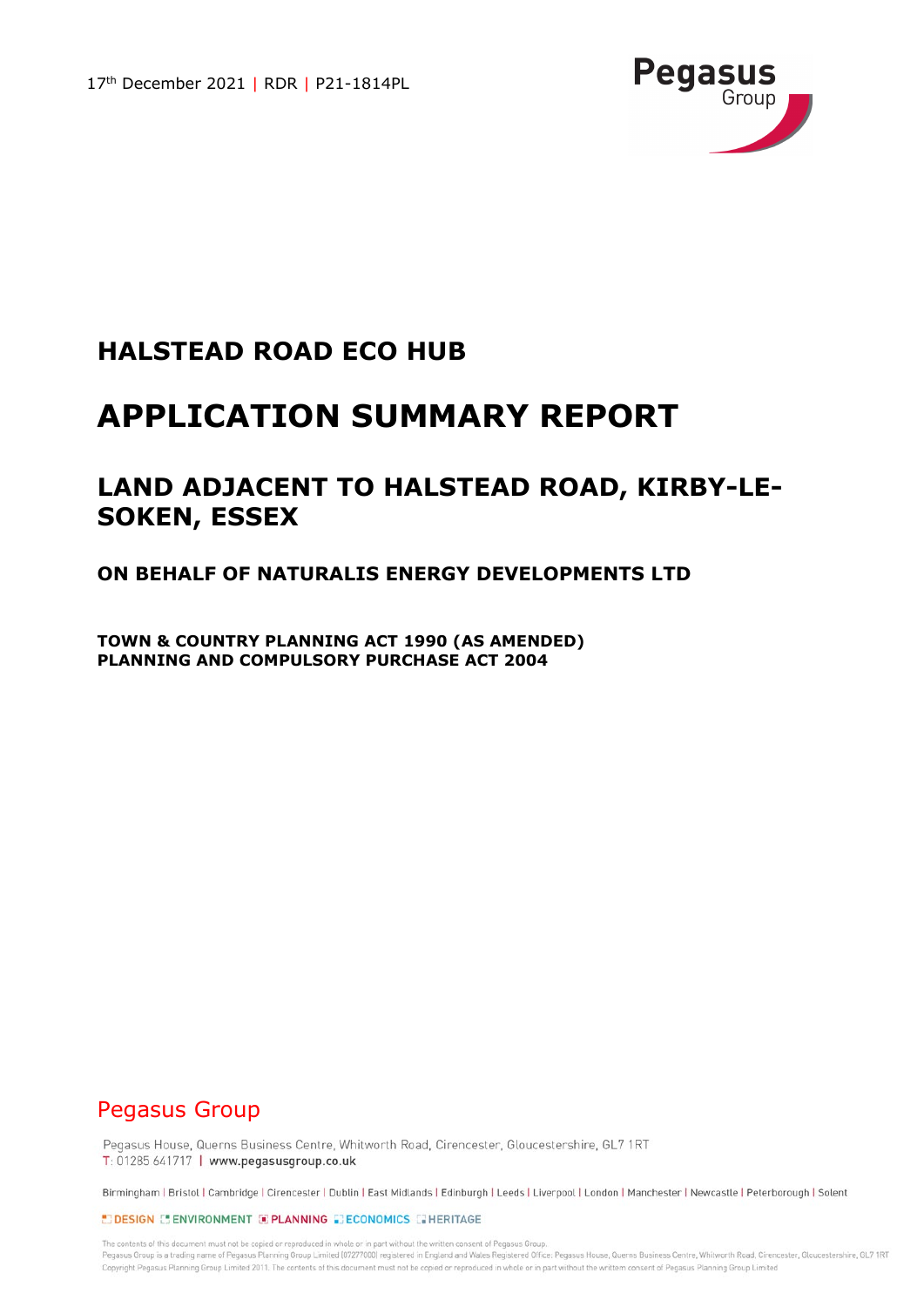### **CONTENTS:**

Page No:

| 1.  | <b>INTRODUCTION</b>                           | 1              |
|-----|-----------------------------------------------|----------------|
| 2.  | SITE SELECTION AND ALTERNATIVES               | $\mathbf{1}$   |
| 3.  | PRINCIPLE OF DEVELOPMENT                      | $\overline{4}$ |
| 4.  | <b>GREEN GAP</b>                              | 6              |
| 5.  | SOCIAL, ECONOMIC AND LOCAL COMMUNITY BENEFITS | 9              |
| 6.  | LANDSCAPE AND VISUAL EFFECTS                  | 10             |
| 7.  | <b>ECOLOGY</b>                                | 11             |
| 8.  | <b>HERITAGE</b>                               | 14             |
| 9.  | TRANSPORT AND PUBLIC RIGHTS OF WAY            | 15             |
| 10. | FLOOD RISK AND DRAINAGE                       | 17             |
| 11. | <b>AGRICULTURAL LAND</b>                      | 18             |
| 12. | ARBORICULTURE                                 | 19             |
| 13. | <b>NOISE</b>                                  | 19             |
| 14. | <b>GLINT AND GLARE</b>                        | 20             |
| 15. | NATIONAL POLICIES                             | 21             |
| 16. | <b>PLANNING BALANCE</b>                       | 21             |
| 17. | SUMMARY AND CONCLUSIONS                       | 22             |

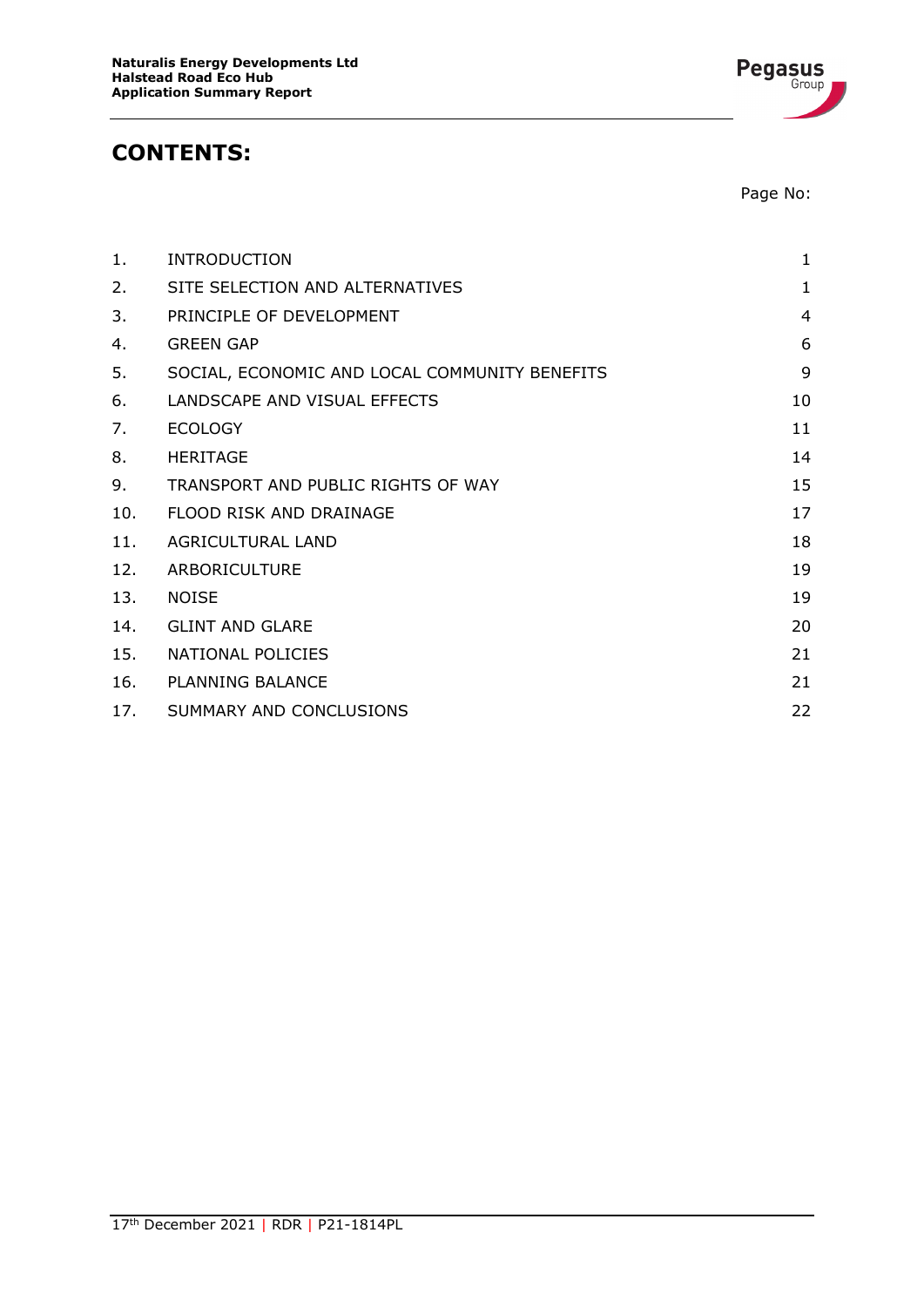

#### <span id="page-2-0"></span>**1. INTRODUCTION**

- 1.1 The purpose of this report is to provide a summary of the main planning considerations assessed by the Applicant (Naturalis Energy Developments Ltd) in the preparation and submission of the planning application for the proposed development of a ground-mounted solar photovoltaic (PV) development, an Electric Vehicle (EV) charging station and a battery storage system.
- 1.2 The report provides an assessment of the proposed development against the relevant planning policy requirements, firstly considering whether the development can be supported in this location in principle and then considering both the benefits that would be delivered from the development being granted planning permission and any potential adverse impacts. Following this assessment, consideration will be given to whether, on balance, planning permission should be granted.

#### <span id="page-2-1"></span>**2. SITE SELECTION AND ALTERNATIVES**

- 2.1 There are multiple factors relevant to considering whether development such as that proposed is suitable at a particular location. First and foremost, due to size requirements, a solar farm of the scale proposed can only be accommodated outside of urban areas at an edge-of-town or rural location. Technical matters are a pertinent consideration which affect deliverability and/or environmental and planning considerations. Consideration as to whether a site could realistically be developed for a solar farm is also an important consideration. This includes consideration of the economic viability of such a development and physical factors to determine if a solar farm could technically function at that location.
- 2.2 For a large scale solar farm project to be deliverable, it is necessary for the development to be located within close proximity to the electricity network with sufficient capacity to accommodate the proposed developments electricity generation. As a general rule, the further the point of connection from the development site the less feasible (and more costly) is the connection. This is due to the additional costs of cables, their installation, greater third-party landowner negotiations, environmental management and mitigation.
- 2.3 Accordingly, prior to the submission of the planning application, the Applicant undertook a site selection exercise.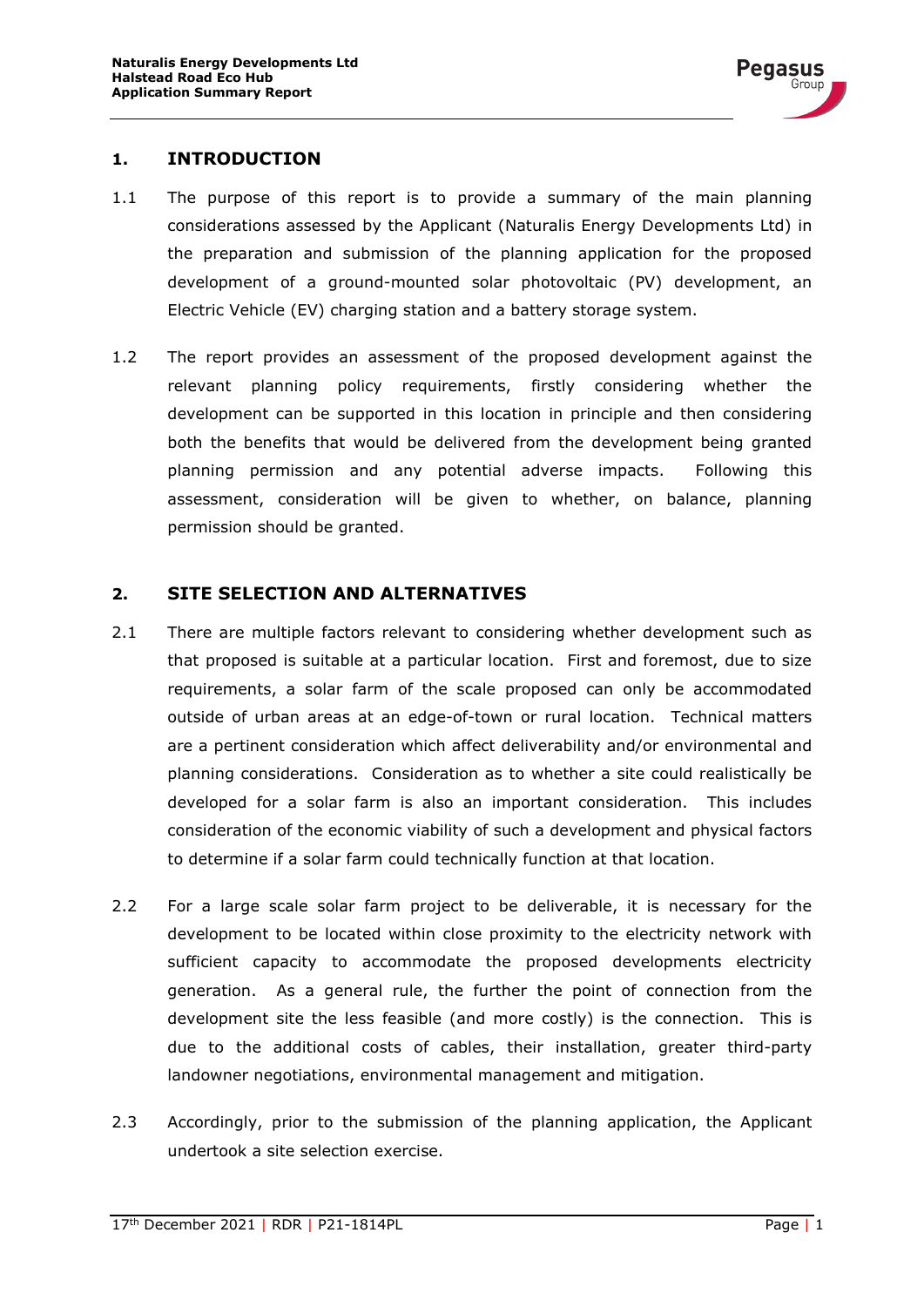- 2.4 Firstly, the Applicant conducted a technical assessment of potential sites in Tendring District that are similar in nature and scale to the Eco Hub proposal from an electrical connection perspective. As noted above, the availability and cost of a project's grid connection is fundamental to the viability of renewable energy projects in the post-subsidy era (i.e. from 2016 onwards) and it is therefore a critical locational factor for new renewable energy projects. The assessment undertaken used current, publicly available information from UK Power Networks ("UKPN"), the relevant Distribution Network Operator.
- 2.5 The grid connection scheme secured with UKPN for the Halstead Road project would provide a direct connection into an existing, robust 33kV over-head circuit which links Frinton Primary Substation (a "Primary") to Clacton Bulk Supply Point ("BSP") Substation. BSP's typically feed several smaller Primaries. The Halstead Road project is located to allow a direct connection in to the 33kV circuit which runs through part of the application site. This would mean that the connection into this circuit does not require a new, grid link circuit with the associated cost (adversely affecting viability) and environmental impact (adversely affecting planning prospects). The 33kV circuit into which the Halstead Road project would connect is rated to carry circa 22MW and the proposed development would utilise almost all of this capacity (20MW). The loads fed from Frinton Primary are relatively small, so most of the output from the proposed development will flow into the Clacton BSP, approximately 4km away.
- 2.6 Within Clacton BSP there are two 132/33kV transformers and these link the UKPN 33kV system to the UKPN 132kV system. These two transformers are rated at 60MW each and consequently they can facilitate the transfer of 120MW from the local 33kV system up to the wider 132kV system, but only when both transformers are in service. For operational reasons, UKPN design their system so that it can still function with only one of these transformers being available. The Clacton BSP is therefore able to accommodate 60MW of generation. There is already 27MW of existing generation connected into Clacton BSP leaving 33MW of spare transfer capacity. The Halstead Road project has secured 20MW, leaving 13MW available. Any new project above 13MW that connects into the local 33kV system would need to be controlled by an inter-trip arrangement adding to cost and increasing the amount of grid-induced project curtailment.
- 2.7 Clacton BSP is connected to the wider UKPN system via dual 132kV circuits which connect Clacton BSP to Lawford BSP. Each of these 132kV circuits is rated at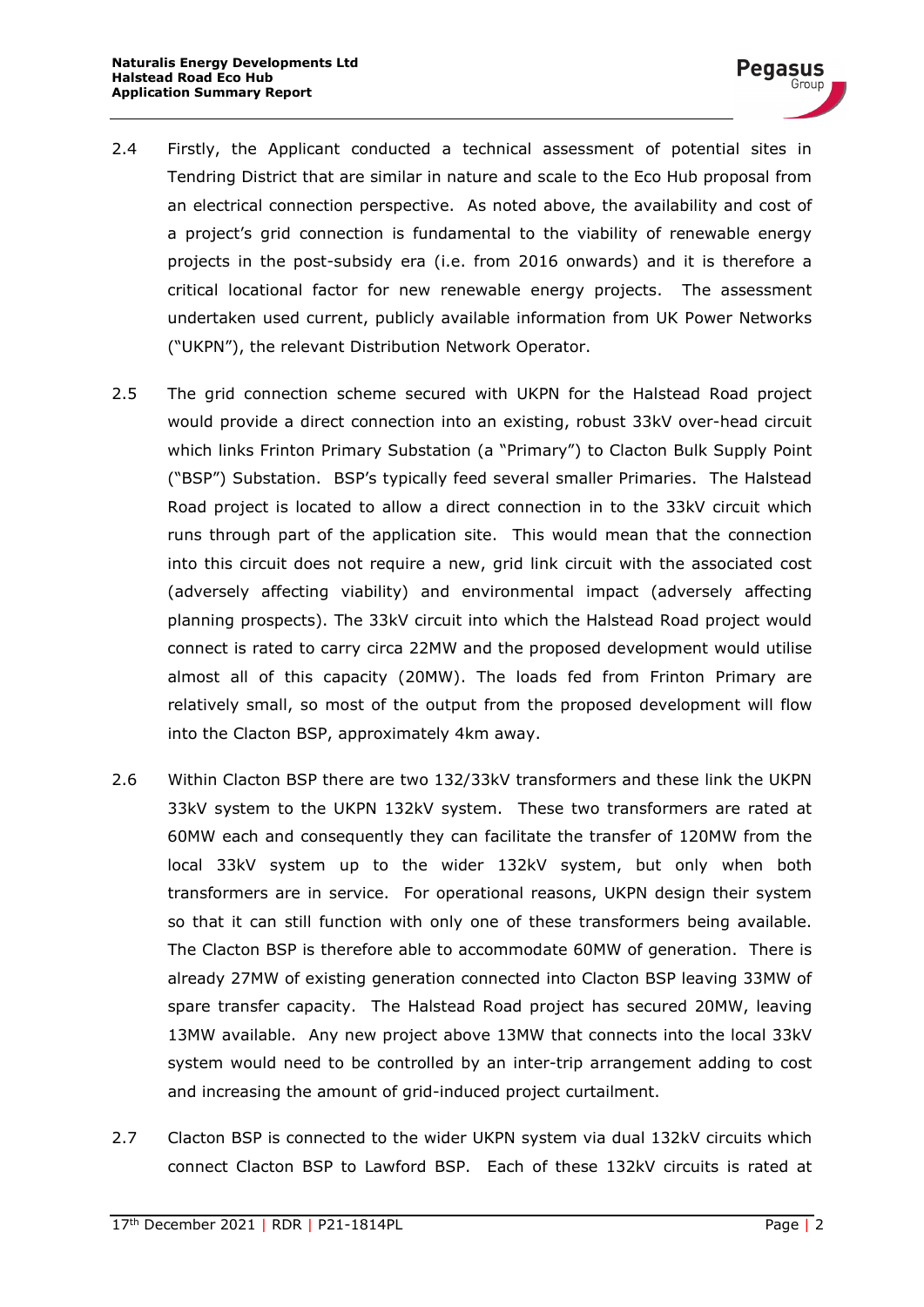circa 83.5MW meaning that the link between Clacton and Lawford is capable of transferring 167MW. However, the output from the off-shore wind farm (Gunfleet Sands [127MW]) is split across these two circuits and there is an additional 27 MW of existing generation connected on the local 33kV circuit. Therefore, the link between Clacton and Lawford only has 13MW of spare capacity left (167 – 27 –  $127 = 13$ ).

- 2.8 The proposed development, at 20MW, would exceed the 13MW of spare capacity on the link between Clacton and Lawford. The connection of the project is only possible with the addition of an Active Network Management (ANM) scheme. This would effectively only need to control roughly one-third of the potential output from the proposed development (7MW of the total capacity of 20MW). Taking account of diversification (local demand and existing variable generation from wind and solar farms) the Applicant expects the curtailment to be small and infrequent with negligible impact on viability. Any additional connections would require all of the connected capacity to be subject to an ANM with progressively greater levels of curtailment (on a "last in, first off" basis).
- 2.9 It is clear from the technical analysis undertaken that that grid connection capacity in Tendring District is very limited. Further, it is plain that additional generation would have to rely wholly upon ANM schemes. This assessment indicates that there are currently no opportunities available in Tendring District to connect a scheme of a similar scale and nature to the proposed development to UKPN's existing network that would not face constraints and the associated capital costs and curtailment to generation required to mitigate such constraints.
- 2.10 Conversely, the proposed development would connect to UKPN's existing network with minimal new infrastructure (the point of connection is within the application site) providing a viable connection with low environmental impact. Further, the ANM scheme necessary to facilitate Halstead Road project's connection would have only a negligible effect on the project's level of generation.
- 2.11 With that locational requirement in mind, the Applicant engaged a reputable and experienced Land Agent to identify landowners within close proximity to the grid connection associated with the proposed Eco Hub between the playing field and Halstead Road in Kirby-le-Soken with a view to a potential solar energy project.
- 2.12 This exercise was undertaken by Brooks Leney over a period of 15 months (between May 2020 and July 2021, inclusive) to identify landowners. During this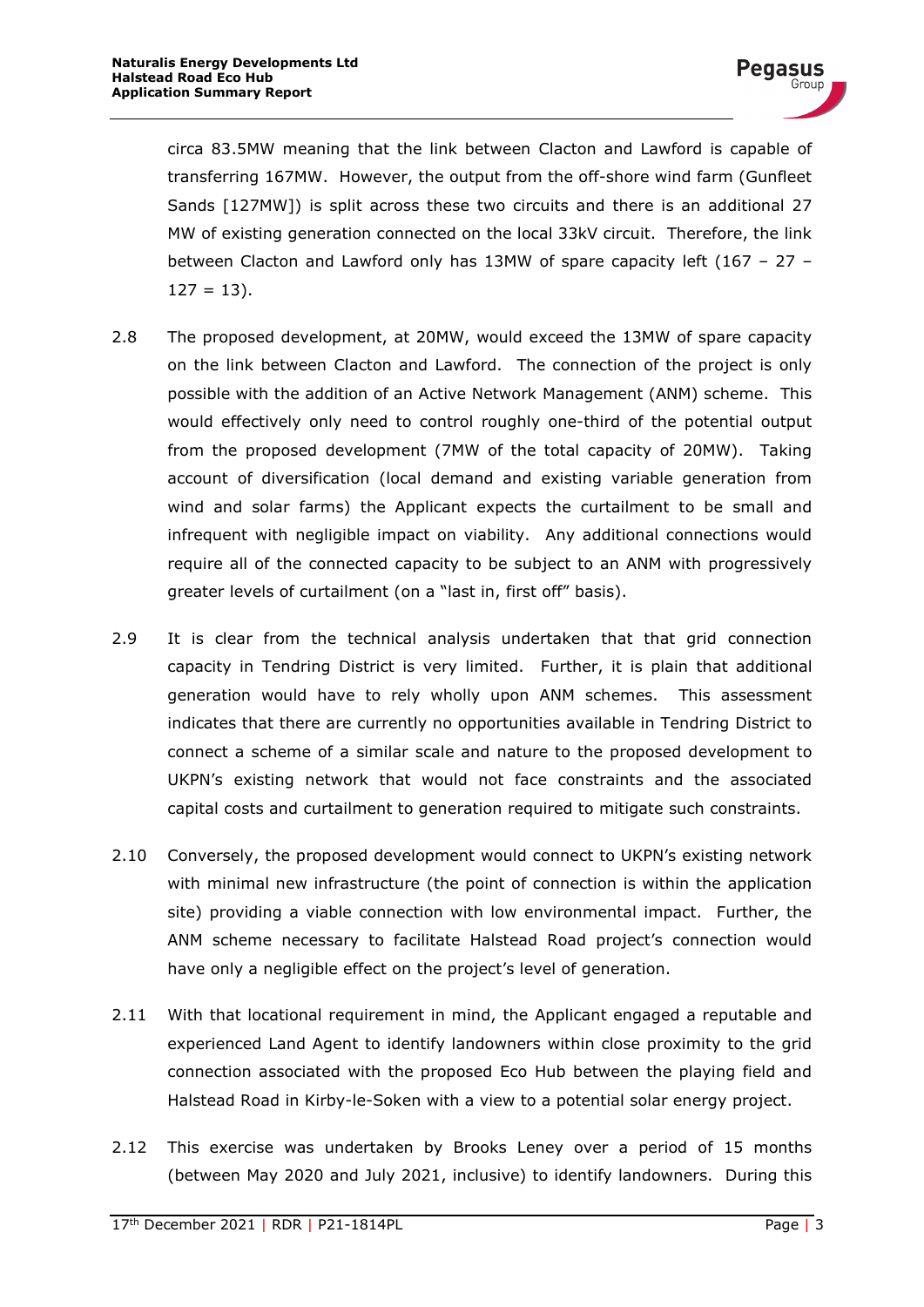period, three landowners were approached, covering all of the land in the vicinity of the application site that would be suitable for the proposed development, including land outside of the Strategic Green Gap. However, none of the landowners were willing to enter into a land agreement in respect of a potential solar energy project.

2.13 Accordingly, there are no alternative sites in the area that are available and deliverable for the proposed development.

#### <span id="page-5-0"></span>**3. PRINCIPLE OF DEVELOPMENT**

- 3.1 The principle of the development is supported at a national level in policy and legal commitments to achieve a reduction in carbon emissions. The national policy states, subject to sensitive siting of proposals, applications should be approved. The generation of renewable energy is a significant material consideration which weighs substantially in the applications favour.
- 3.2 Paragraph 152 of the NPPF is clear that the planning system should support transition to a low carbon future and specifically renewable and low carbon energy and associated infrastructure. Granting planning permission for the proposed solar farm would comply with these requirements and demonstrate support for such schemes.
- 3.3 The NPPF states that there is no requirement for an applicant to demonstrate overall need for renewable and low carbon energy and LPAs are directed to approve such applications if impacts are (or can be made) acceptable.
- 3.4 Accordingly, there is no "needs test" for the Applicant to satisfy unlike housing where a Local Authority is required to maintain a 5 year supply of deliverable housing land. Targets relating to the deployment of renewable energy are not maxima or "quotas", rather, a sustained increase in the deployment of land-based renewables is required in order to meet the overall demand for electricity, which is forecast to double or triple by  $2050<sup>1</sup>$  $2050<sup>1</sup>$  $2050<sup>1</sup>$  (see graphic on the following page), driven by a shift to EVs and electricity replacing gas for heating. At the same time increasing the contribution of renewable electricity generation to this growing aggregate requirement.

<span id="page-5-1"></span><sup>1</sup> The Climate Change Committee's Sixth Carbon Budget, 9 December 2020 [\(https://www.theccc.org.uk/publication/sixth-carbon-budget/\)](https://www.theccc.org.uk/publication/sixth-carbon-budget/)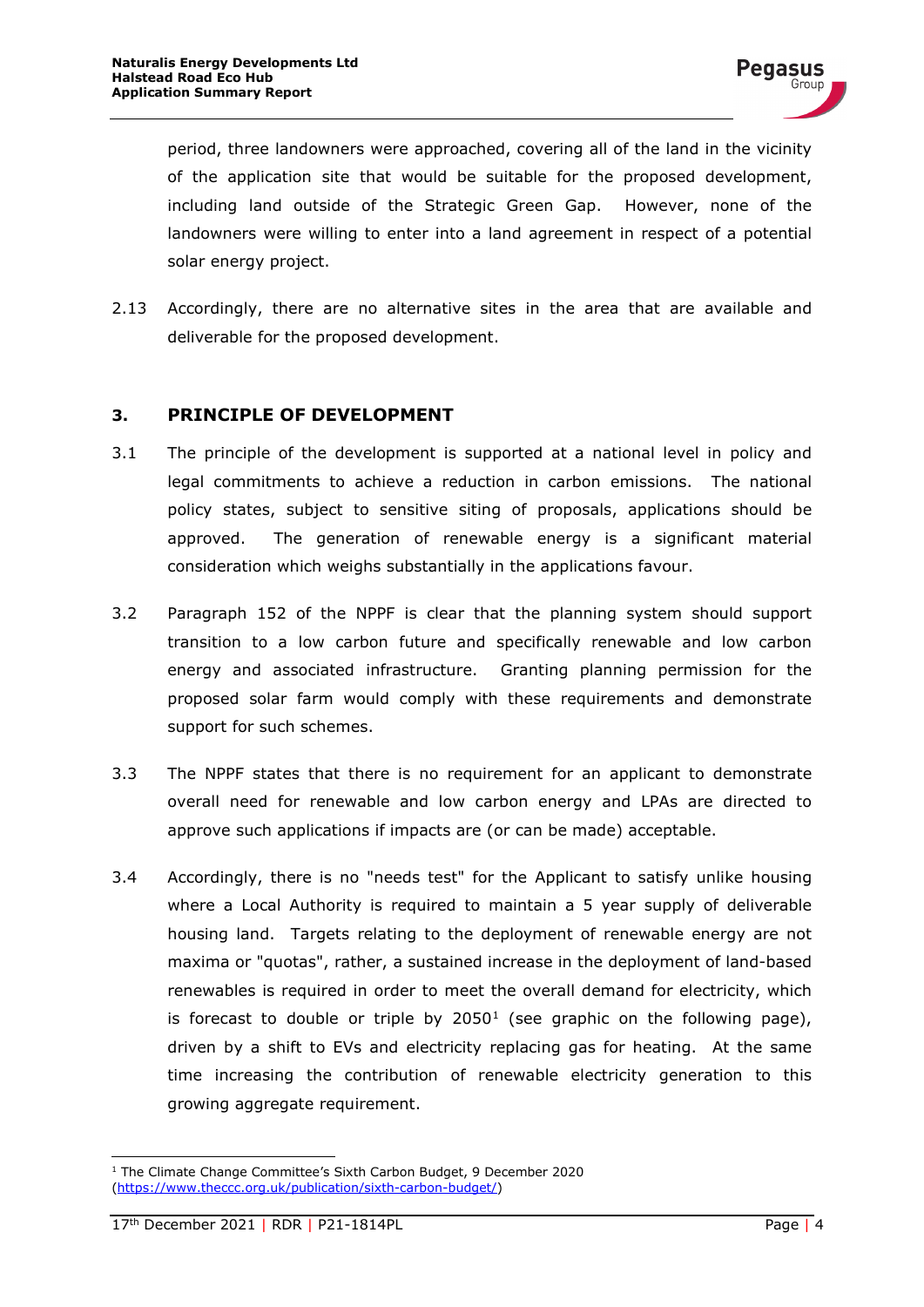

- 3.5 The UK Government has committed to ending coal in the electricity mix no later than 2025 and decarbonising the electricity system by 2035, but the retiring capacity will need to be replaced in order to meet existing levels of demand and the forecasted future demand. The Government expects wind and solar to be the key building blocks of the future generation mix and sustained growth in the capacity of these sectors in the next decade will be needed to ensure that we are on a pathway that allows us to meet net zero emissions in all demand scenarios.
- 3.6 Furthermore, with the ban on sales of new petrol and diesel cars from 2030, EVs will replace the combustion engine vehicles as the main transportation solution for mass transit. A significant barrier to be addressed is the provision of a viable EV charging network including new EV charging infrastructure at appropriate sustainable locations along the national and regional highway network. It is estimated that the UK will need 400,000 public charge points when the sale of new conventionally fuelled cars and vans is prohibited in 2030. To reach this total, the annual rate at which new charge points are being installed must increase from around 7,000 over the past three years to 35,000 over the next decade; a five-fold increase in the rate of deployment. In order to have the world-class infrastructure required for 2030, at least 700 public charging points must be installed each day until 2030, a c. 17-fold increase on the current rate of c. 42 a day.
- 3.7 Finally, the proposed battery storage system will provide more flexibility in the grid system allowing greater levels of renewable energy generation in the future.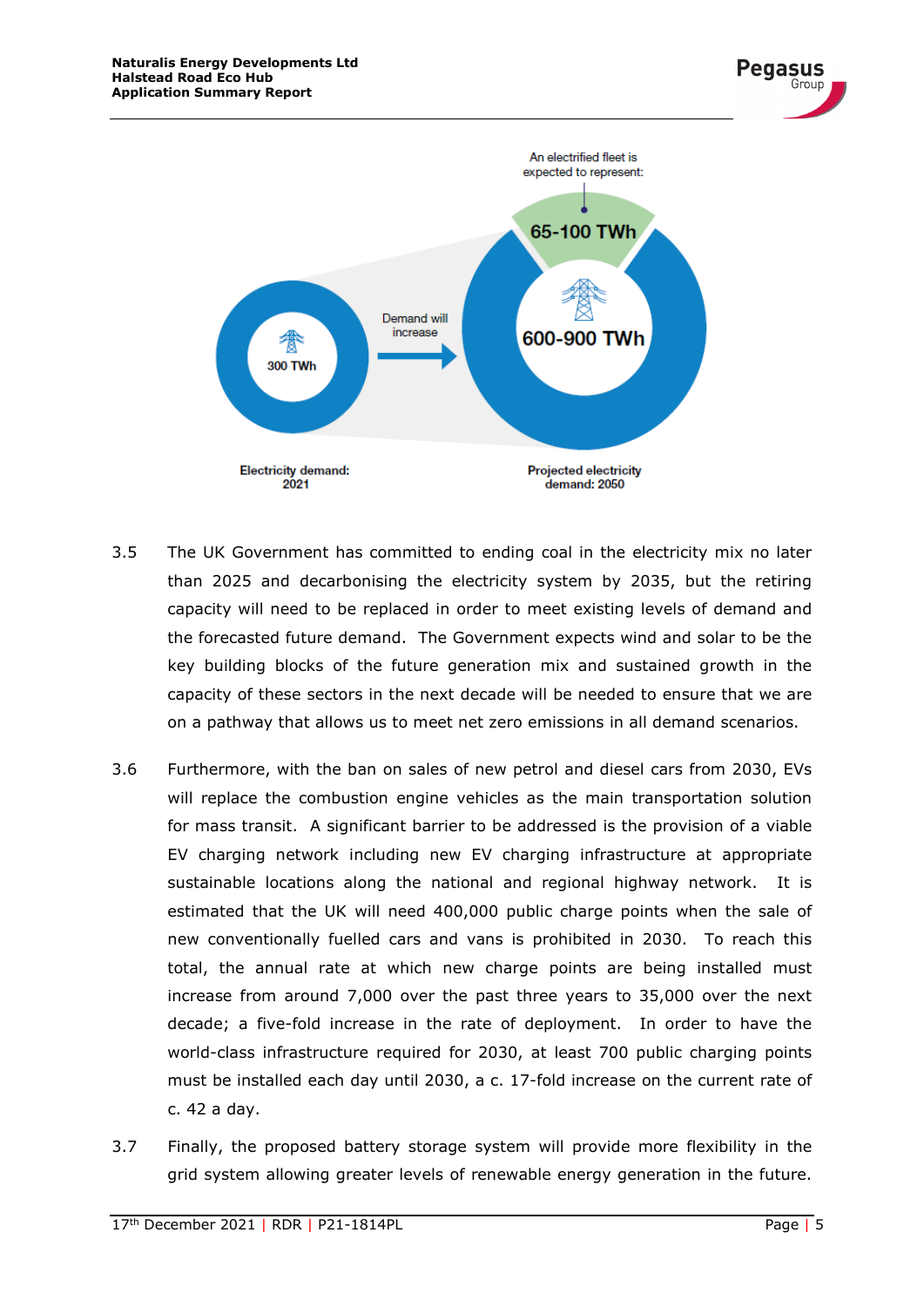It will increase the resilience and efficiency of the proposed development, balancing the export of electricity produced from a renewable source (via the solar farm) on to the electricity grid and/or into the EV charging station.

- 3.8 While there is no "needs test" to pass for the proposed development, there is an immediate and pressing need to deploy, as set out above and in preceding chapters, and it will be demonstrated, through the assessment of the environmental effects, that the impacts are limited so that the proposed development accords with the provisions of national policy and the NPPG where these specifically refer to environmental effects. The proposal is therefore in compliance with national policy.
- 3.9 Whilst at a local level, there is clear policy support for the proposed development in the Development Plan. Policy EN13a of the 2007 Local Plan supports development proposals for renewable energy generation subject to consideration of the usual planning considerations and emerging Policy PPL 10 of the TDLP2 is similarly supportive.
- 3.10 This type of development at the proposed location therefore has clear in principle support from relevant planning policy.

#### <span id="page-7-0"></span>**4. GREEN GAP**

4.1 The application site is not subject to any statutory landscape designations but it is located with a Green Gap as designated in the 2007 Local Plan. However, when the planning application comes to be determined, it is expected that the TDLP2 will be adopted and the Green Gap designation – to be known as a Strategic Green Gap (SGG) – will only cover land to the eastern side of Halstead Road, which the larger parcel of land for the proposed solar farm is located within. Emerging Policy PPL 6 in the TDLP2 is therefore relevant and states:

> **"The Strategic Green Gaps…will be protected in order to retain the separate identity and prevent coalescence of settlements. Any development permitted must be consistent with other policies in the plan and must not (individually or cumulatively) lead to the coalescence of settlements."**

4.2 The supporting text to the policy at Paragraph 7.6.1 advises that the SGGs have been identified in specific locations between settlements and are valued for the role they play in preventing the coalescence of settlements and retaining the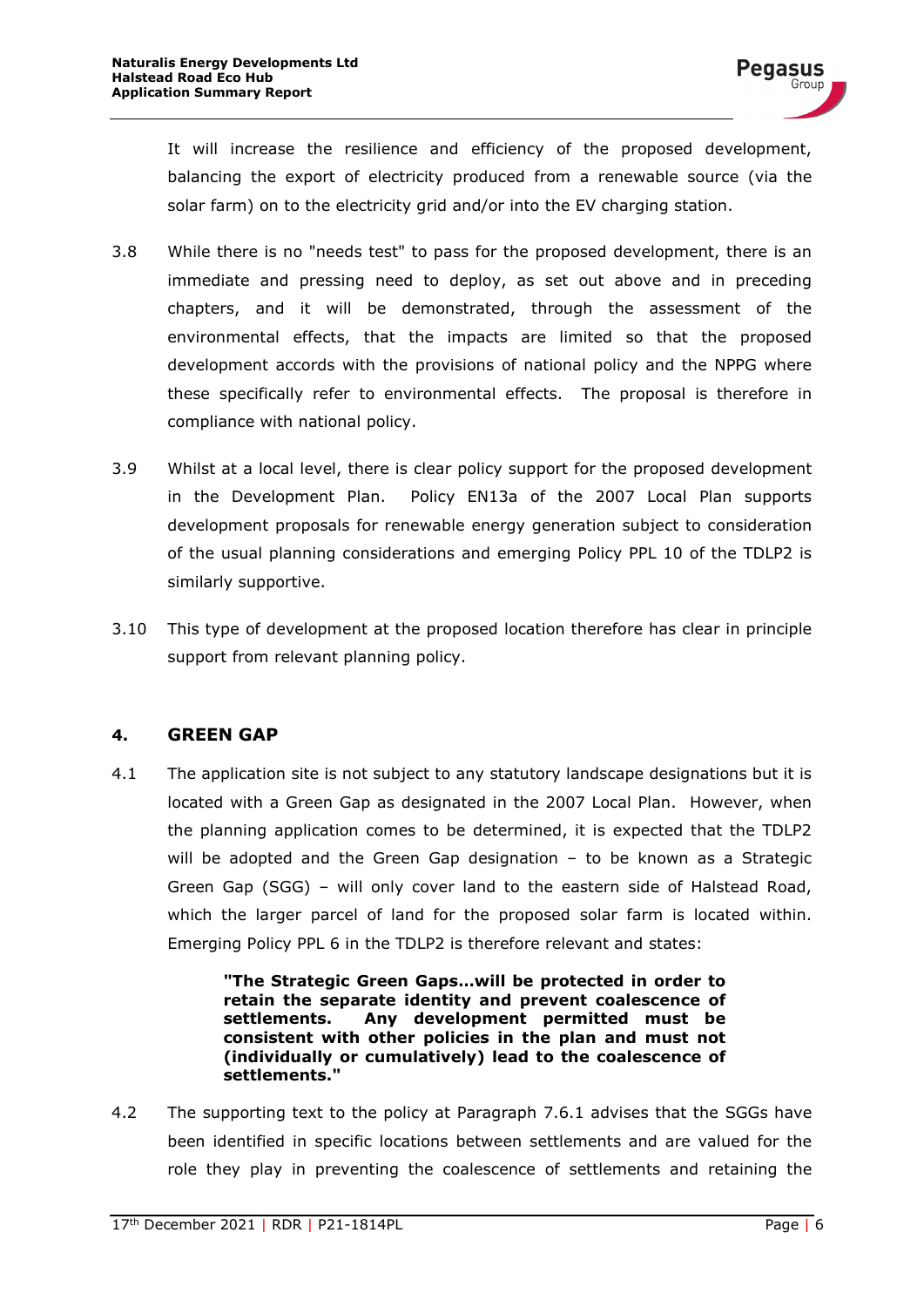

distinct identity or settlements. The SGGs identified, which includes the land to the eastern side of Halstead Road between Kirby Cross and Kirby-le-Soken, have the following characteristics:

- The open and undeveloped character of the land;
- They form a visual break between settlements;
- Their boundaries follow physical features on the ground; and/or
- Only land required to secure the objectives of the Strategic Green Gaps has been included.
- 4.3 The role of the supporting text in a Local Plan is to provide descriptive and explanatory matter in respect of the policies and/or reasoned justification of the policies. The text is plainly relevant to the interpretation of a policy to which it relates but it is not itself a policy or part of a policy, it does not have the force of policy and cannot impose a policy requirement that the policy does not contain.
- 4.4 The starting point is therefore the detailed wording of Policy PPL 6 itself which aims to protect the SGG to retain the separate identity and prevent coalescence of settlements. It however does not preclude development from taking place within the SGG. On the contrary, any development must be:
	- Consistent with other policies in the plan this will be demonstrated elsewhere in this chapter; and
	- The development must not lead to coalescence of settlements.
- 4.5 It is acknowledged that the application proposes development within the SGG and it is understood that the SGG designation between Kirby Cross and Kirby-le-Soken has been subject of a number of speculative planning applications in the past for residential development. The majority of which have been refused on the grounds of, *inter alia*, their contribution to the coalescence of settlements, their adverse effect on the distinct identities of adjacent settlements, the urbanising impact that new homes would have on the SGG and the permanent change accruing to the rural character of the locality.
- 4.6 The very nature of housing development is likely to be more visible resulting in permanent and irreversible erosion of the rural character of the SGG bringing the two settlements closer together threatening their separate identities. This would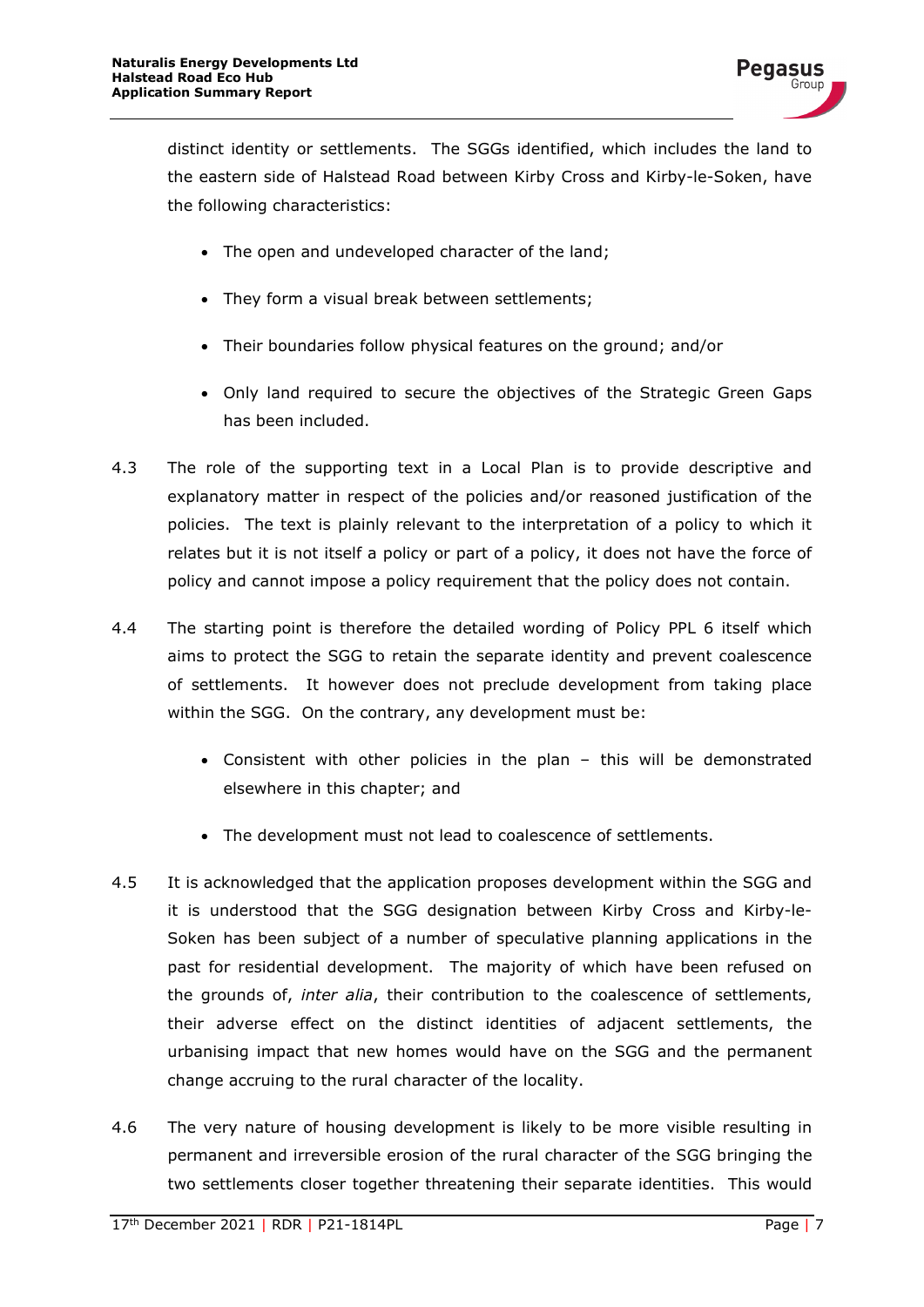be reinforced by the level of activity and paraphernalia associated with residential development and the additional pressures it would put on the resources in and around the area. It is clear why residential development in the SGG have been resisted in the past without good reason.

- 4.7 The proposed solar farm element of the proposal is however materially different to residential development. Firstly, it has a much lower vertical scale and impact. The solar farm uses a simple, ground mounted metal framework that avoids significant ground disturbance. The panels are a maximum of 2.5m in height and similarly the associated buildings are no higher than single storey. Secondly, all of the equipment and buildings associated with the solar farm are temporary in nature so at the end of the 40 year permission the land can be returned to agricultural use. The agricultural use of the land would however not be lost in the meantime as sheep will be able to graze underneath and around the panels. Solar farms are also becoming common features in the countryside throughout the UK where, given the nature of the development, they are expected to be accommodated. Thirdly, once operational, there is negligible activity (vehicle movements and human activity) associated with a solar farm, with only the occasional visit by maintenance staff. Accordingly, the solar farm will not be introducing a use into the area that would increase the level of activity in the area.
- 4.8 It is these attributes, individually and cumulatively, that differentiate the solar farm from residential development, which plainly has a much greater, permanent impact. Unlike a residential development, the deployment of a solar farm in the SGG between Kirby Cross and Kirby-le-Soken will ensure that the two settlements maintain their separate identities and will not coalesce in the traditional sense. The solar farm is also a temporary development so the SGG will be maintained throughout the lifetime of the development and remain in place after the site has been decommissioned. It can also be viewed as a mechanism to resist any further speculative applications for residential development in the SGG.
- 4.9 The proposed solar farm would therefore not:
	- Lead to the sprawl of urban areas;
	- Threaten the coalescence of towns;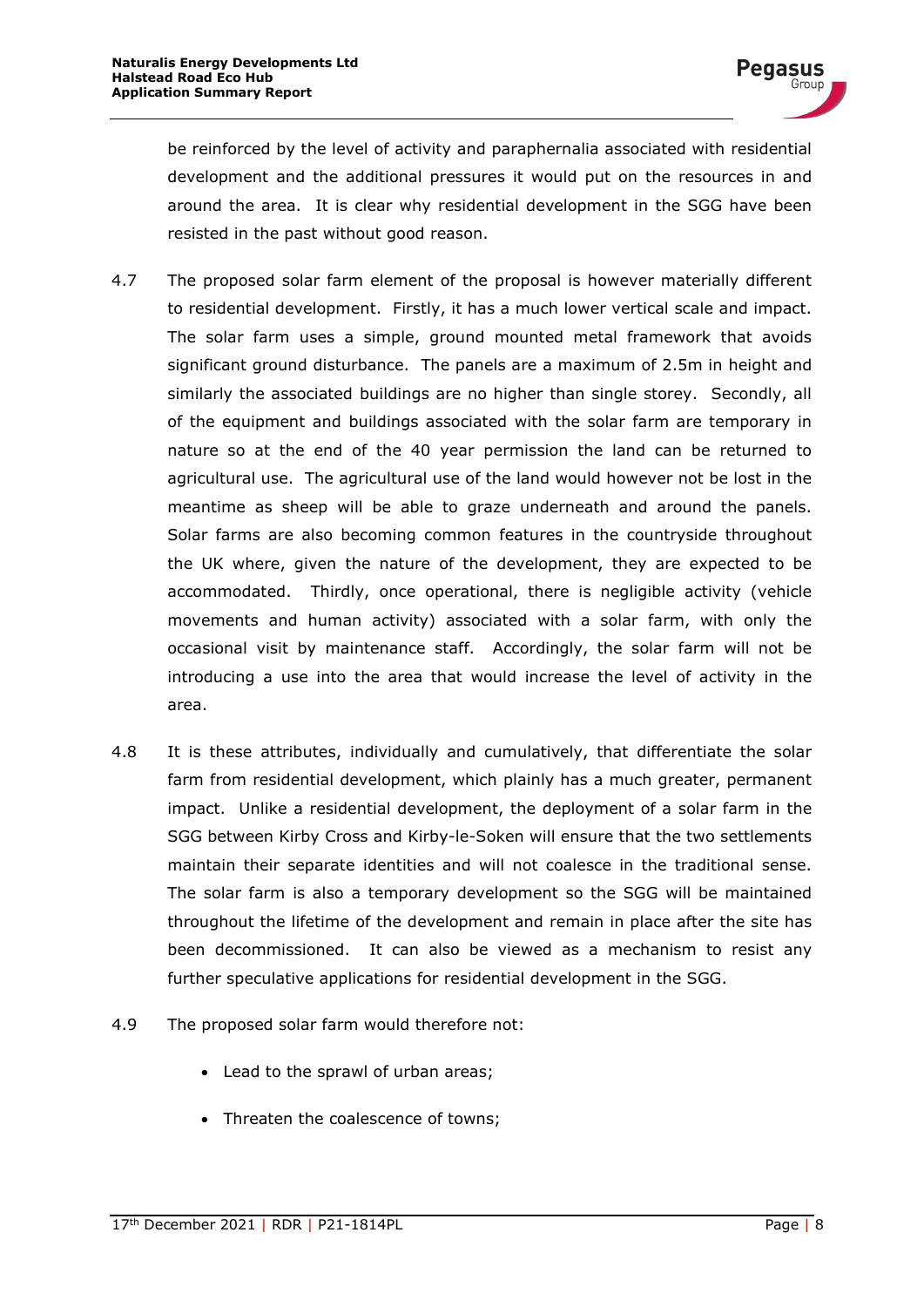

- Give rise to encroachment of development into the countryside, given that it is a temporary installation; or
- Threaten the setting or separate identifies of the settlements.
- 4.10 It is therefore concluded that the proposed solar farm would be an acceptable form of development in the SGG and compatible with its objectives as it would not lead to the coalescence of Kirby Cross and Kirby-le-Soken thereby enabling them to still maintain their separate identities.
- 4.11 Notwithstanding the above, the proposed solar farm is in the public interest, being supported by national planning policy and guidance for the development of renewable energy sources. The solar farm is also part of and integral to the wider development proposals in delivering the Eco Hub to increase the deployment of much needed EV charging infrastructure and resilience of the electricity system through the battery storage units.
- 4.12 The proposed development would therefore accord with aims and objectives of Policy EN2 of the 2007 Local Plan and emerging Policy PPL 6 in the TDLP2.

#### <span id="page-10-0"></span>**5. SOCIAL, ECONOMIC AND LOCAL COMMUNITY BENEFITS**

- 5.1 In summary, the benefits arising from the proposed development include:
	- Opportunity to meet existing and growing infrastructure demands of local EV users, owners and operators;
	- Increased renewable energy generation, equivalent to provide electricity to approximately 6,500 homes, and assistance towards reducing CO² emissions;
	- Economic benefits associated with investment and jobs on-site during peak times of the construction period and once operational jobs relating to the EV charging station, hub/cafe; and
	- Appropriate biodiversity and landscape enhancements via increased boundary planting and species-rich grassland.
- 5.2 The local economic investment and community benefits of the proposed scheme gains support from Policy SP1 of the TDLP1 (presumption in favour of sustainable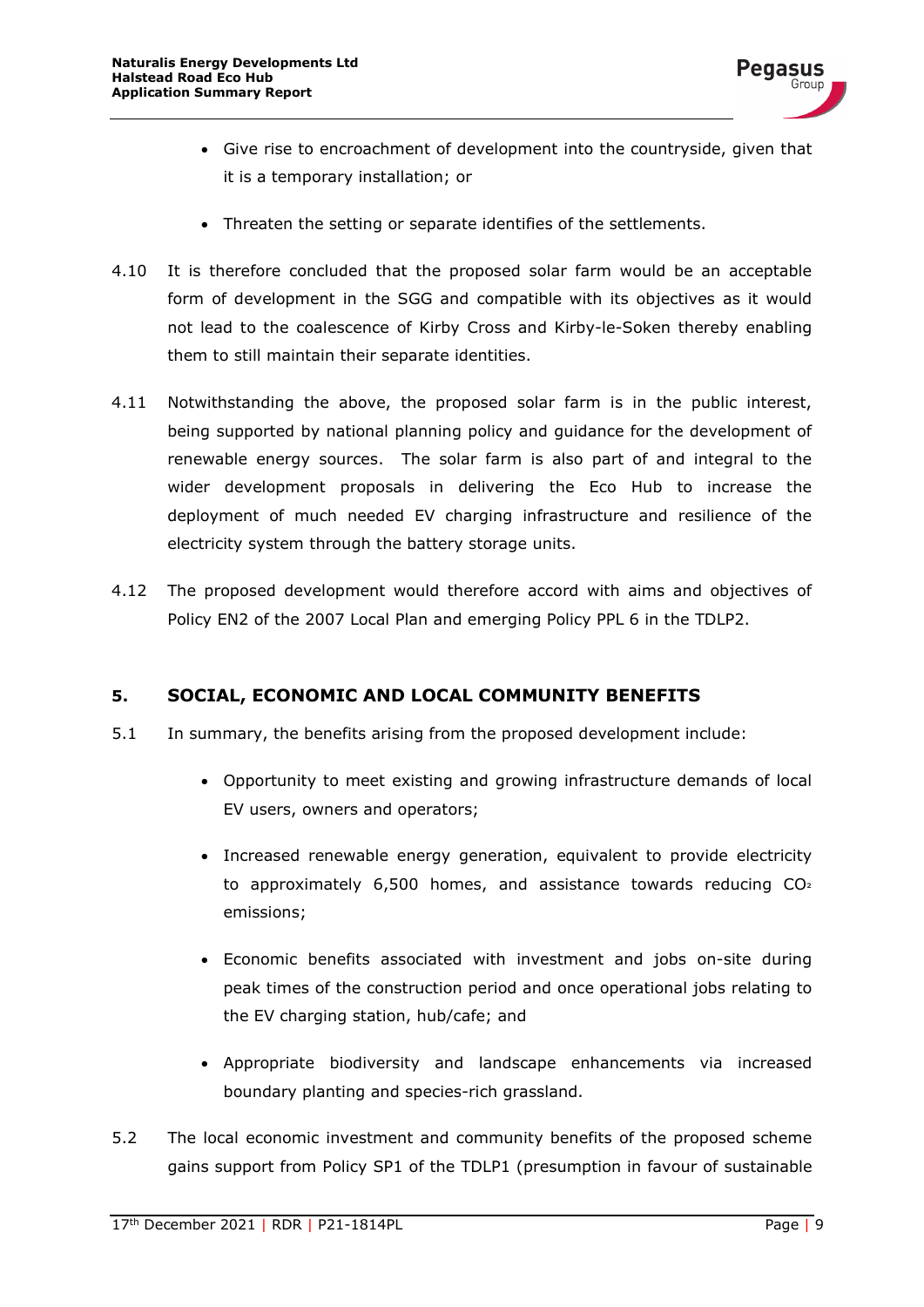development) due to the improved economic and social conditions in the area as outlined above.

- 5.3 The above outcomes associated with the scheme progressing, and associated Local Plan support, are considered to cumulatively represent very substantial benefits. These are material considerations which weigh greatly in favour of planning permission being granted.
- 5.4 Additionally, Policy EN13a of the 2007 Local Plan and emerging Policy PPL 10 of the TDLP2 supports renewable and low carbon energy generation, provided that any adverse impacts are addressed satisfactorily.
- 5.5 Planning permission should therefore be granted unless adverse effects of the development outweigh these beneficial impacts. Consideration of the environmental impacts is provided below in order to make this judgement.

#### <span id="page-11-0"></span>**6. LANDSCAPE AND VISUAL EFFECTS**

- 6.1 Landscape and visual effects are considered in the Environmental Statement that accompanies the planning application. It considers the potential effects of the proposed development on the existing landscape character, landscape components and features, and visual amenity.
- 6.2 An initial desk-top study was carried out to review published information relating to the application site, including planning policy of relevance to landscape and visual matters, landscape designations, published landscape character assessments and the accompanying guidance. A detailed landscape and visual survey, including photography of winter views, was undertaken in December 2021 to review the findings of the desk-top study and to determine the extent of the visual influence of the application site guided by viewpoints agreed with the Council.
- 6.3 The application site is surrounded by settlement to the north, east and south, and lies within an area of undulating, predominantly agricultural landscape interspersed with frequently occurring woodland blocks, mature trees and hedgerows. This vegetation, built settlement, and subtle changes in topography combine to limit or expose views towards parts of the application site from different directions, and effect which has been used to guide the extent and design of the proposed development.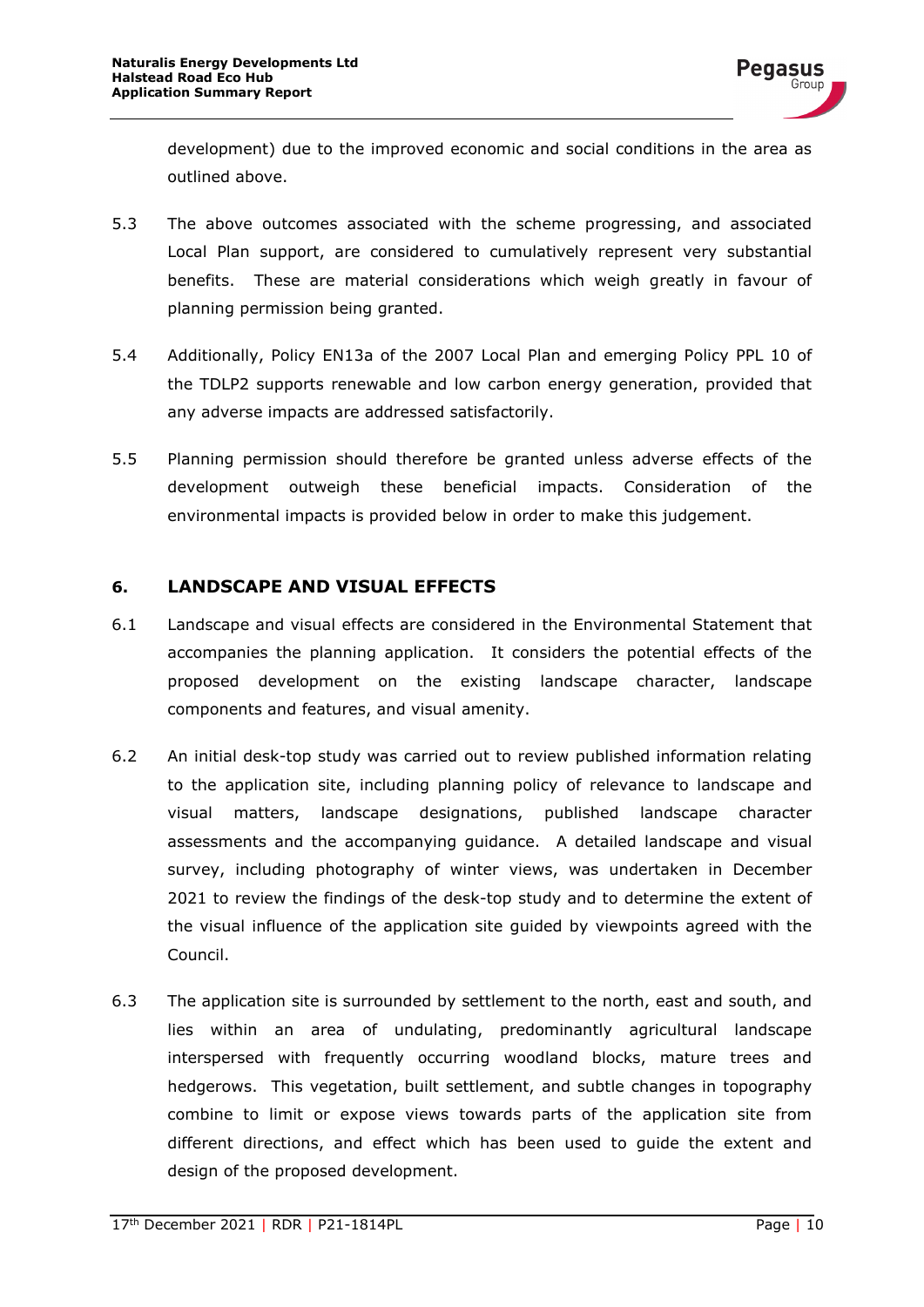- 6.4 The application site does not lie within any statutory designated landscape, but parts of it – the larger eastern parcel – lies in a locally designated SGG. The landscape and visual assessments have identified that there would be no significant adverse landscape effects upon the landscape character and the surrounding settlement, and will not impact the green gap policy.
- 6.5 The impact on neighbouring properties would be limited and where effects have been identified these would be offset by the management and maintenance of landscape elements including mature trees and hedgerows and a new native woodland and hedgerow planting which would deliver significant beneficial effects over the lifetime of the proposed development
- 6.6 On balance it is considered that solar development could be successfully accommodated within the application site and surrounding landscape without unacceptable on landscape character or visual amenity as a whole.
- 6.7 The proposed development therefore accords with Policy EN1 of the 2007 Local Plan, Policy SP3 of the TDLP1 and Policies SPL 3, HP 3 and PPL 3 of the emerging TDLP2.

### <span id="page-12-0"></span>**7. ECOLOGY**

- 7.1 A detailed Ecological Assessment Report has been prepared by Avian Ecology to accompany this planning application. The Assessment details, inter alia, the desk study undertaken to identify any known existing features or species of ecological importance within and the area results of the ecological surveys undertaken in 2020 and 2021. The Ecological Assessment summaries:
	- The application site is not located within any statutory or non-statutory designated site for nature conservation;
	- Wintering bird surveys revealed that there is no evidence that the application site is functionally linked to any of the statutory designated sites in the wider area, given that no qualifying species were recorded using the site;
	- The main habitat within the proposed development footprint comprised of arable fields which has low value to wildlife;
	- Birds the habitats onsite provide nesting habitat for a number of bird species, including farmland and woodland species. The breeding bird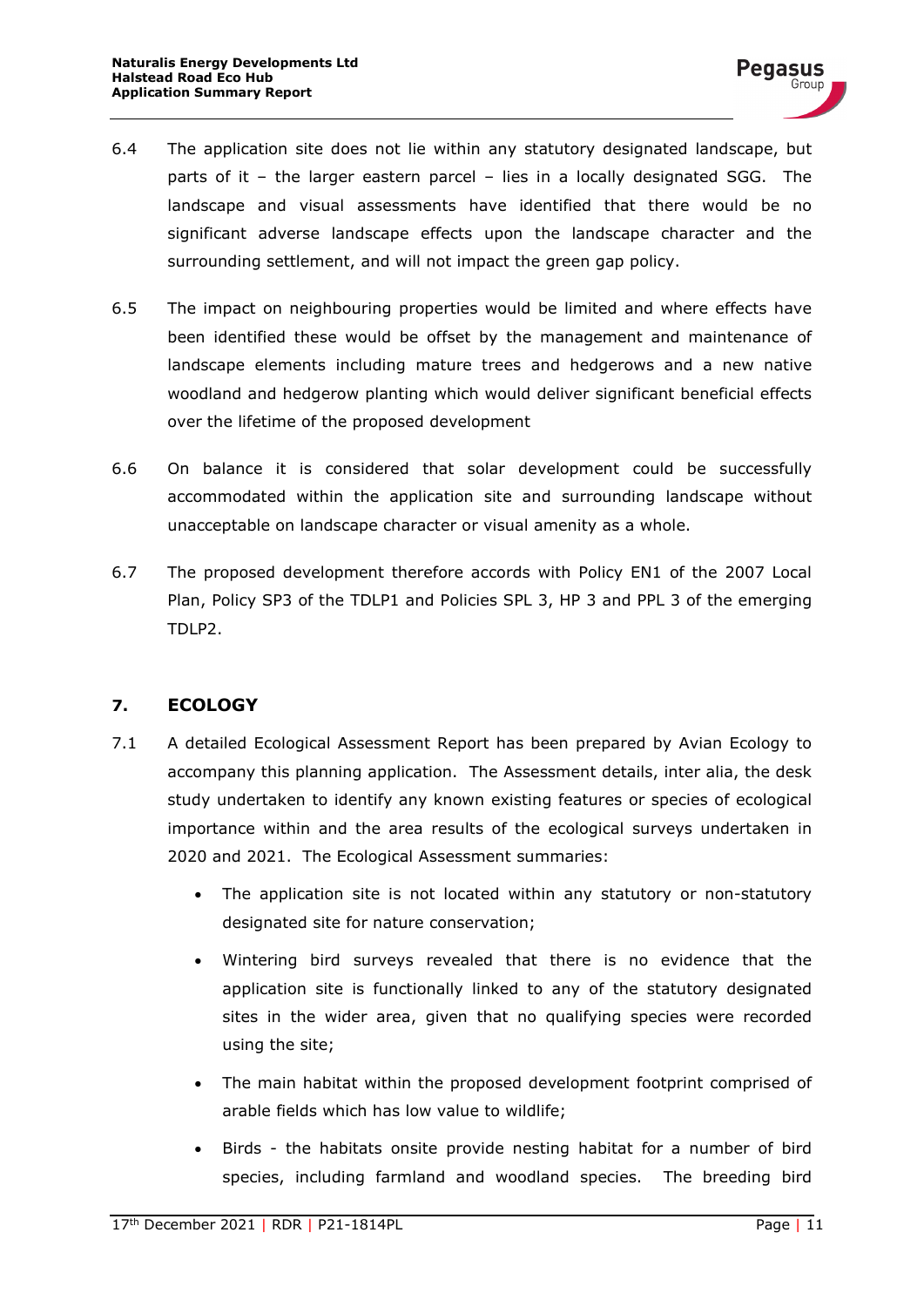assemblage found within the Breeding Bird Study Area was typical of a farmland site, consisting principally of common species and small numbers of notable species. Five notable species were recorded considered breeding within the site. These species were cuckoo, dunnock, house sparrow, kestrel and starling. Species were recorded in low breeding numbers. All species considered breeding onsite were associated with vegetation along field boundaries, with no ground-nesting species recorded;

- Bats the proposed development layout is sensitive to those habitat features that have the most suitable bat foraging and commuting potential onsite, particularly the hedgerows and tree lines;
- Badgers good practice measures will be adopted during construction to protect badgers and other wildlife. The proposed development footprint will typically avoid field boundary habitats and therefore avoid impacts on those habitats most used by badgers for foraging and commuting and potentially sett creation. In light of this and the absence of badger setts found on site, it is considered unlikely that badgers will be negatively affected by the works;
- Amphibians no ponds exist with the site. However, a wet ditch is present in the central part of the site. Three ponds lie within 250 m of the site with all three ponds associated with a property off Halstead Road, Hill House Farm, and lie approximately 60 m from the Site to the south. Consideration will be required for great crested newts, particularly for any essential works associated with the proposed development close to any of the ponds near to the site;
- Reptiles the dominant habitat type which will be impacted by the proposed development will be arable land which has negligible value for reptiles. The field margins are considered to provide moderate value for reptiles;
- Dormouse the hedgerows onsite are suitable for supporting dormouse. Habitat loss as a result of the proposed development will mainly involve the development of arable land, which has negligible potential to support dormice. Where hedgerow removal is required, around existing gates to widen field entrances and provide appropriate visibility splays, new hedgerows will be provided of a more biodiverse nature to support dormouse populations on the site;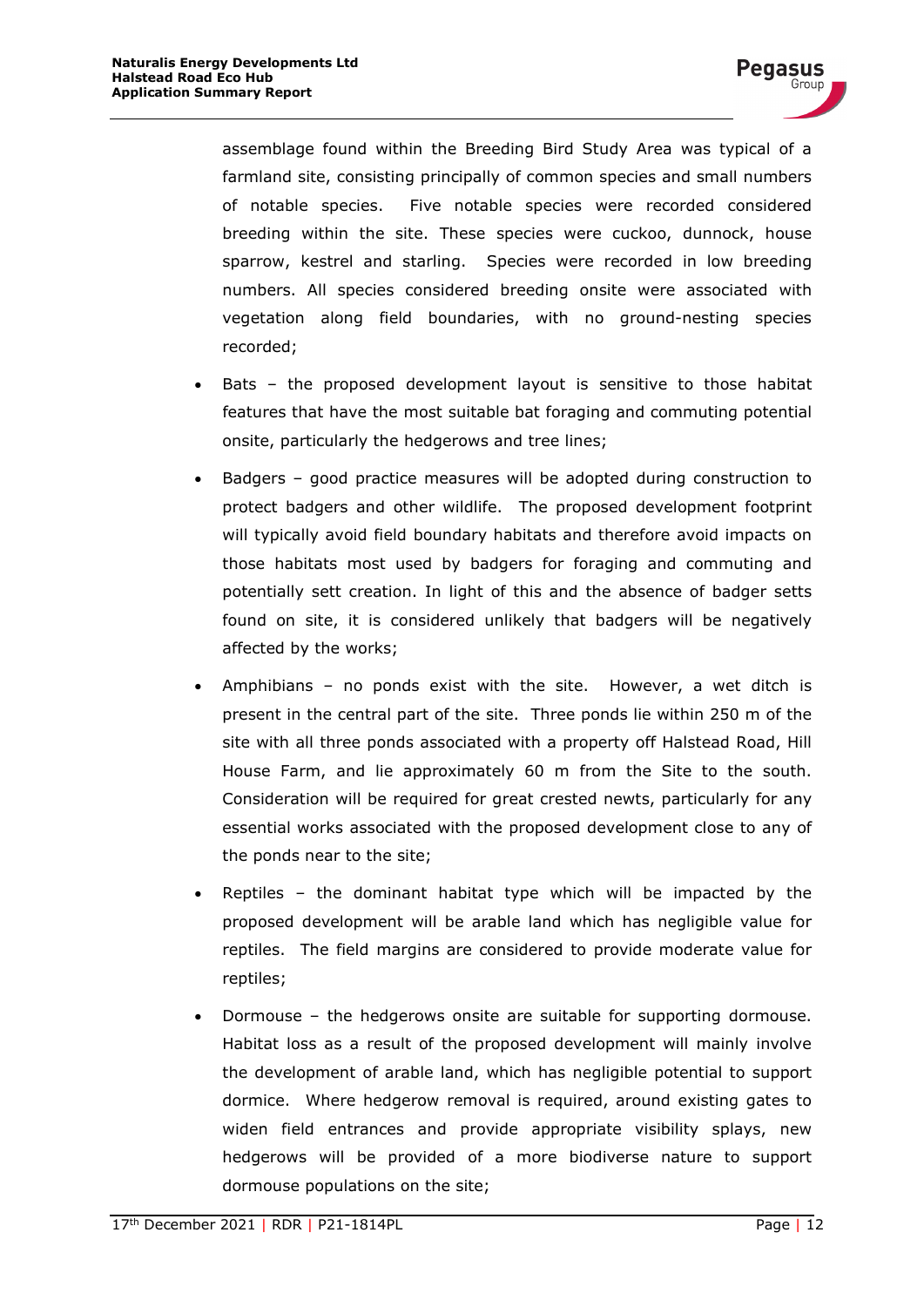- Other species habitats within the site may support hedgehog, brown hare and water shrew. The hedgerows and wet ditch onsite which provide suitable habitat for hedgehog and water shrew will be retained and protected (with an appropriate buffer to ensure hedgerow roots are also protected). The open fields (principally arable and poor semi-improved grassland) may support brown hare. It is likely that brown hare will continue to use the fields during post-development; and
- Invasive non-native species no invasive species were recorded within the site and given the habitats present on site, it is considered unlikely that any invasive species will establish on site.
- 7.2 The proposed development will secure BNG specifically a net gain of approximately 123% for area derived units (habitat) and approximately 68% gain for linear derived units (hedgerow). This is due to a large proportion of the baseline habitat consisting of low value habitat (arable) being replaced with higher value grassland that will be managed to achieve at least moderate condition. For linear units, the gains are due to protecting the majority of existing habitat, alongside some habitat enhancement and substantial habitat creation. Full results of the BNG assessment for the site can be found within the Biodiversity Metric 3.0 spreadsheet which accompanies the planning application.
- 7.3 The habitat enhancement and creation measures proposed will consist of:
	- newly-created lightly grazed pasture under and around the solar panels;
	- newly-created species rich grassland towards field boundaries and outside of the perimeter fence;
	- creation of five new ponds/scrapes;
	- scrub creation; and
	- enhancement through 'gapping up' of hedgerows within the site.
- 7.4 Other proposals to enhance the site for wildlife include:
	- a minimum of 10 bird boxes erected on mature trees located within the fields and hedgerows within the site;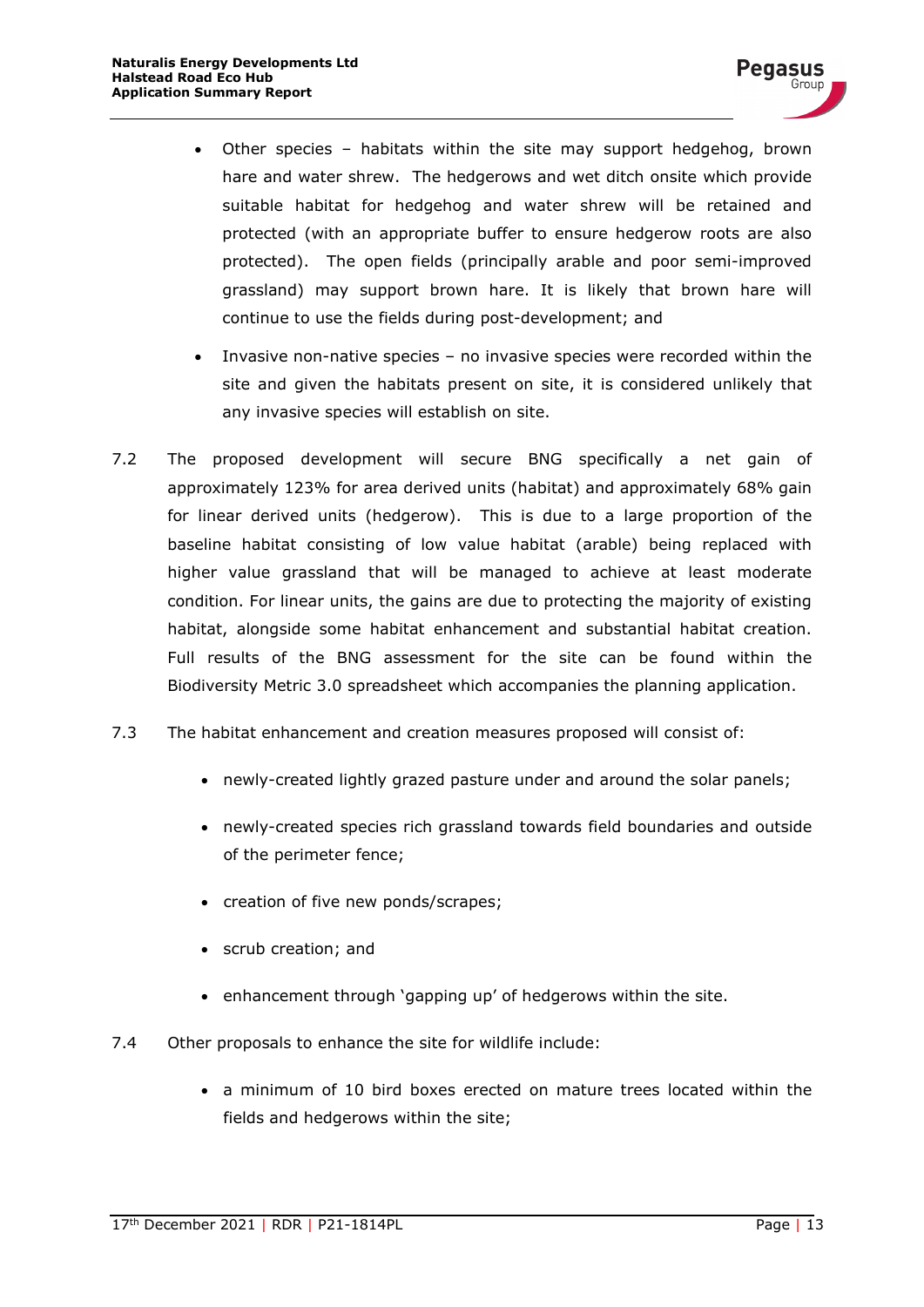- bat roost provision will be made through the inclusion of a minimum of 10 bat roost boxes on mature trees located within the fields and hedgerows;
- Creation of refugia and hibernacula for amphibians and reptiles; and
- Creation of 'insect hotels'.
- 7.5 The base of the perimeter fence around the proposed solar farm will be designed to allow the free movement of wildlife around the site, allowing species such as badgers, brown hare and Western hedgehogs access to relatively secure and undisturbed habitat for refuge and foraging and maintaining connectivity between the site and other nearby habitats.
- 7.6 In light of the above, the proposed development accords with Policies EN6, 6A and 6B of the 2007 Local Plan, Policy SP3 of the TDLP1 and Policy PPL 4 of the emerging TDLP2.

#### <span id="page-15-0"></span>**8. HERITAGE**

8.1 A Heritage Statement has been prepared by Pegasus Group, to support this planning application.

#### *Archaeology*

- 8.2 The Heritage Statement explains that there is some evidence for prehistoric activity in the area, although none recorded within the application site itself. A single ditch containing early Bronze Age and late Iron Age pottery was recorded c. 100m south-west of the eastern site parcel, but it is not considered likely that this feature continues into the site based on its orientation. The site is not considered to be the focus for prehistoric activity. On this basis, the potential for significant archaeological remains of prehistoric date within the site is considered to be low.
- 8.3 There is scarce evidence for Romano-British activity in the wider area, and none recorded within the application site or in its immediate vicinity. The site is not considered to be the focus for Roman activity. On this basis, the potential for significant archaeological remains of Roman date within the site is considered to be low.
- 8.4 The application site was historically located in the parish of Kirby-le-Soken and most likely formed part of the agricultural hinterland to this settlement during the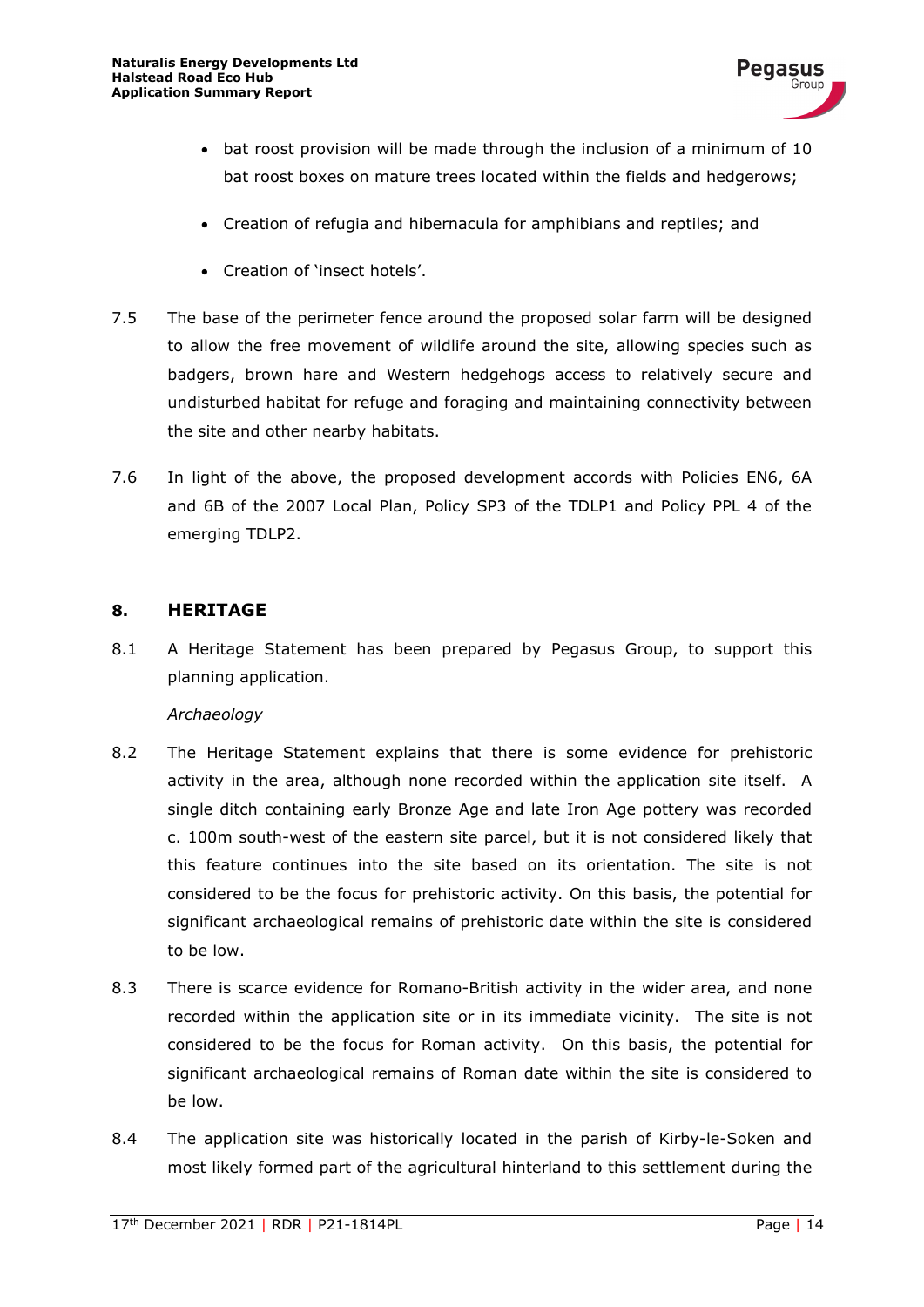medieval period. Ditches and pit clusters were recorded during the evaluation to the south and west of the eastern site parcel although are not considered to extend into the site. These features were indicative of nearby settlement activity. The potential for significant archaeological remains of medieval date within the site is considered to be low.

8.5 The application site was in use as a mixture of arable land, pasture and wood during the mid-19th century and continued predominantly in arable use until the latter half of the 20th century, when the eastern extent of the eastern site parcel comprised orchard planting. Any below-ground remains of the former barn and yard in the north-eastern extent of the eastern site parcel are not considered to be of heritage interest. The potential for significant archaeological remains of post-medieval to modern date within the site is considered to be low.

#### *Built Heritage*

- 8.6 The Heritage Statement confirms an appropriate and proportionate level of settings assessment has been undertaken for designated heritage assets identified in the vicinity of the site.
- 8.7 It concludes that the proposed development would result in less than substantial harm at the lowermost end of the spectrum to the Grade II Listed Hill Farmhouse through an alteration to setting and no harm to the heritage significance of the Grade II\* Listed Church of St Michael.
- 8.8 The proposed development therefore accords with Policy EN29 of the 2007 Local and Policies PPL 7, PPL8 and PPL9 of the emerging TDLP2.

#### <span id="page-16-0"></span>**9. TRANSPORT AND PUBLIC RIGHTS OF WAY**

- 9.1 A Transport Statement and Construction Traffic Management Plan (CTMP) have been prepared by Pegasus Group to accompany this planning application. The CTMP sets out how any potential transport impacts of construction and operation will be managed and mitigated.
- 9.2 Access to the proposed solar farm will be off of an existing field gate on the eastern side of Halstead Road improved where necessary to accommodate the largest vehicles associated with the proposed solar farm. The new access will be used by construction and maintenance vehicles associated with the solar farm. All vehicles will enter and exit the site in a forward gear and will turn in an internal site compound.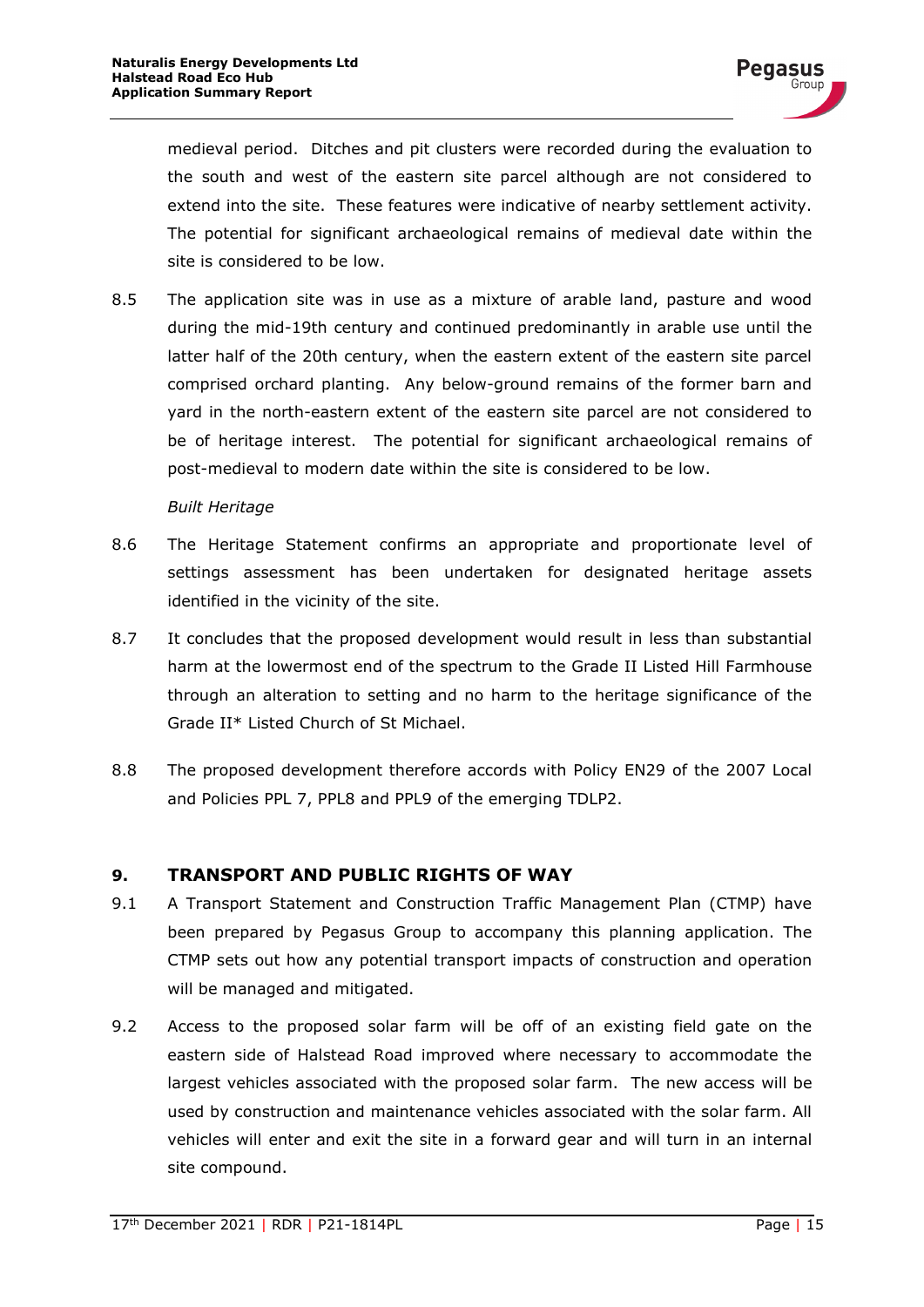- 9.3 While a new priority T-Junction will be constructed on the western side of Halstead Road to serve the EV charging station. The new access will be used by construction vehicles associated with the EV Charging Station and periodic visits by maintenance vehicles as well as providing public access to the EV charging station. Again all vehicles will enter and exit the site in a forward gear.
- 9.4 It is expected that there will be around 874 movements by large vehicles for the construction of the solar farm (i.e. 437 arrivals and 437 departures) over a six month period. For the EV charging station there will be up to 30 HGV deliveries (60 two-way movements) per week. Assuming a three-month construction phase, this could equate up to approximately 360 deliveries in total and five deliveries per day on average. Depending on the type of work this is happening this may increase or decreased over certain periods. The level of traffic during the construction phase is not considered to be material and it is considered that this will not have a detrimental impact on the safety or operation of the local or strategic highway network.
- 9.5 After commissioning, it is anticipated that there will be around one visit to the solar farm per month for equipment maintenance. These visits would typically be made by light van or 4x4 type vehicles. Whilst the contractor's compound will have been removed, space will remain within the site for such a vehicle to turn around to ensure that reversing will not occur onto the adjacent access track. The proposed operational life of the project is 40 years.
- 9.6 A construction compound will be established and remain on site throughout the construction phase. This will be where all HGV deliveries are made throughout the construction process and smaller vehicles will distribute materials and plant to the remaining sections of the site.
- 9.7 There are number of PRoWs within the site of the proposed solar farm and around its boundaries and similarly around the northern and western boundaries of the Eco Hub site. As noted previously, new permissive footpaths will be provided within the solar farm part of the site connecting existing routes and on to the wider network.
- 9.8 Pedestrian access to the solar farm will be restricted for security purposes to prevent theft and vandalism, however the existing routes of the PRoWs will remain and new permissive footpaths introduced. When construction plant and machinery are accessing the site, a banksman will be employed to control both pedestrian movements and traffic control throughout the duration of the construction phase.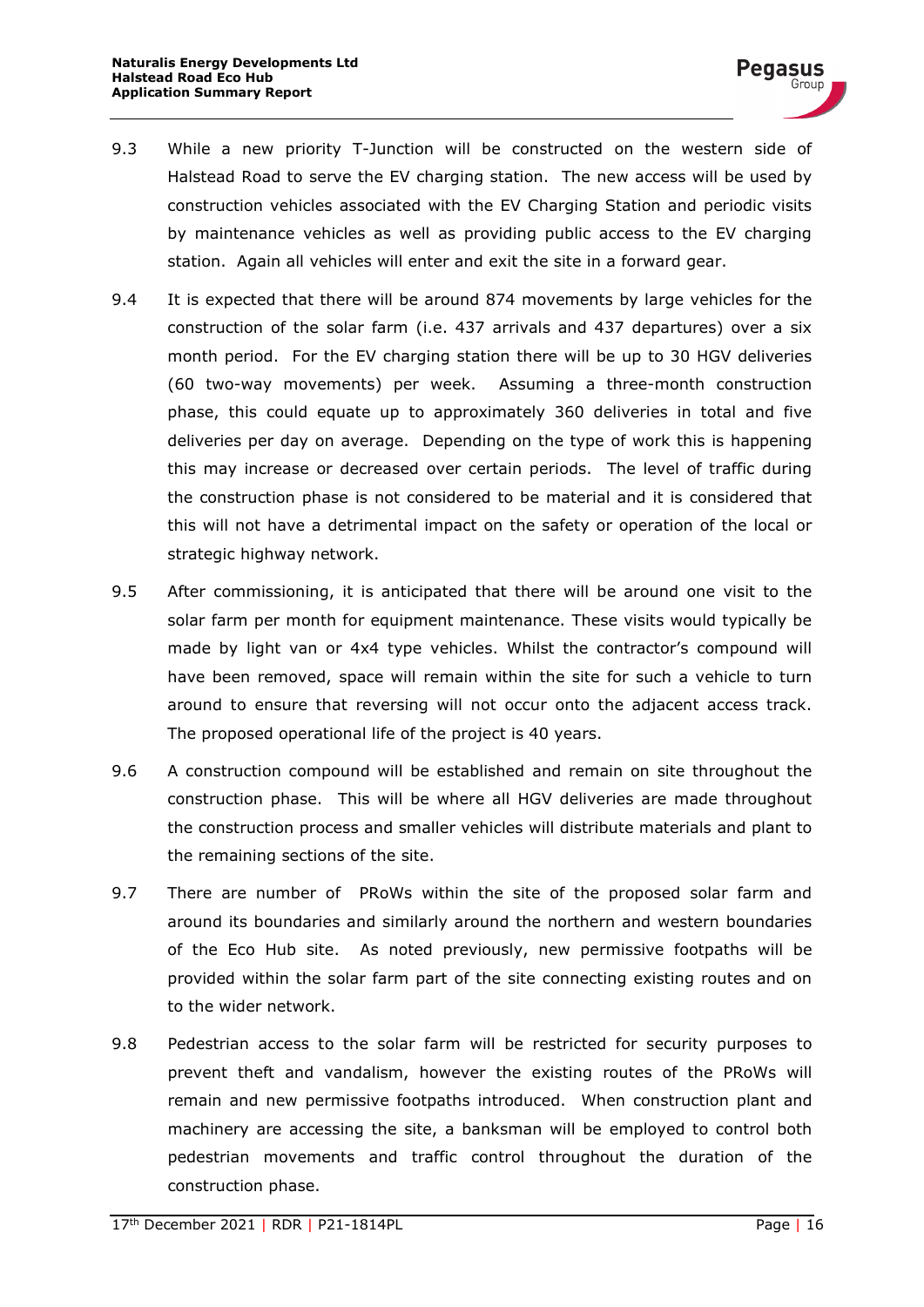- 9.9 In conclusion, the CTMP confirms that there are no valid highway or transportation reasons which would prevent the proposed development of the site.
- 9.10 The proposed development therefore accords with Policy TR1 of the 2007 Local and Policies CP1 and CP2 of the emerging TDLP2.

#### <span id="page-18-0"></span>**10. FLOOD RISK AND DRAINAGE**

- 10.1 This planning application is accompanied by a Flood Risk Assessment (FRA) prepared by PFA Consulting. The FRA includes a surface water drainage strategy for the site.
- 10.2 The FRA confirms the entire site falls within Flood Zone 1 and is fully in accordance with the aim of the sequential approach set out in the NPPF which is to steer new development to areas of lowest probability of flooding (i.e. Flood Zone 1).
- 10.3 All sensitive control equipment (e.g. inverters) in the proposed solar farm are restricted to areas of very low surface water flood risk and only solar arrays, security fencing and access tracks extend into the areas of elevated surface water flood risk. Finished floor levels for the proposed building in the Eco Hub will be set at least 150mm above surrounding ground level to prevent the ingress of surface water. With these mitigation measures in place the proposed development is safe from surface water accumulations and compatible with the low flood risk in these locations.
- 10.4 An assessment of the proposed development on surface water runoff has also been undertaken for the proposed solar farm and Eco Hub.
- 10.5 With respect to the proposed solar farm, the panels are raised above the existing ground allowing a permanent grass sward to be maintained underneath. Rainfall falling onto the panels would runoff directly to the ground beneath and infiltrate into the ground at the same rate as it does in the site's existing greenfield state, and access tracks will be semi permeable in nature. The extent of impermeable cover as a result of the proposed solar farm is minimal – circa 0.06% of the solar farm site area.
- 10.6 A sustainable drainage strategy, involving the implementation of SuDS in the form of swales, is proposed for managing surface water runoff on the solar farm site. Swales are proposed at the low points of the application site to intercept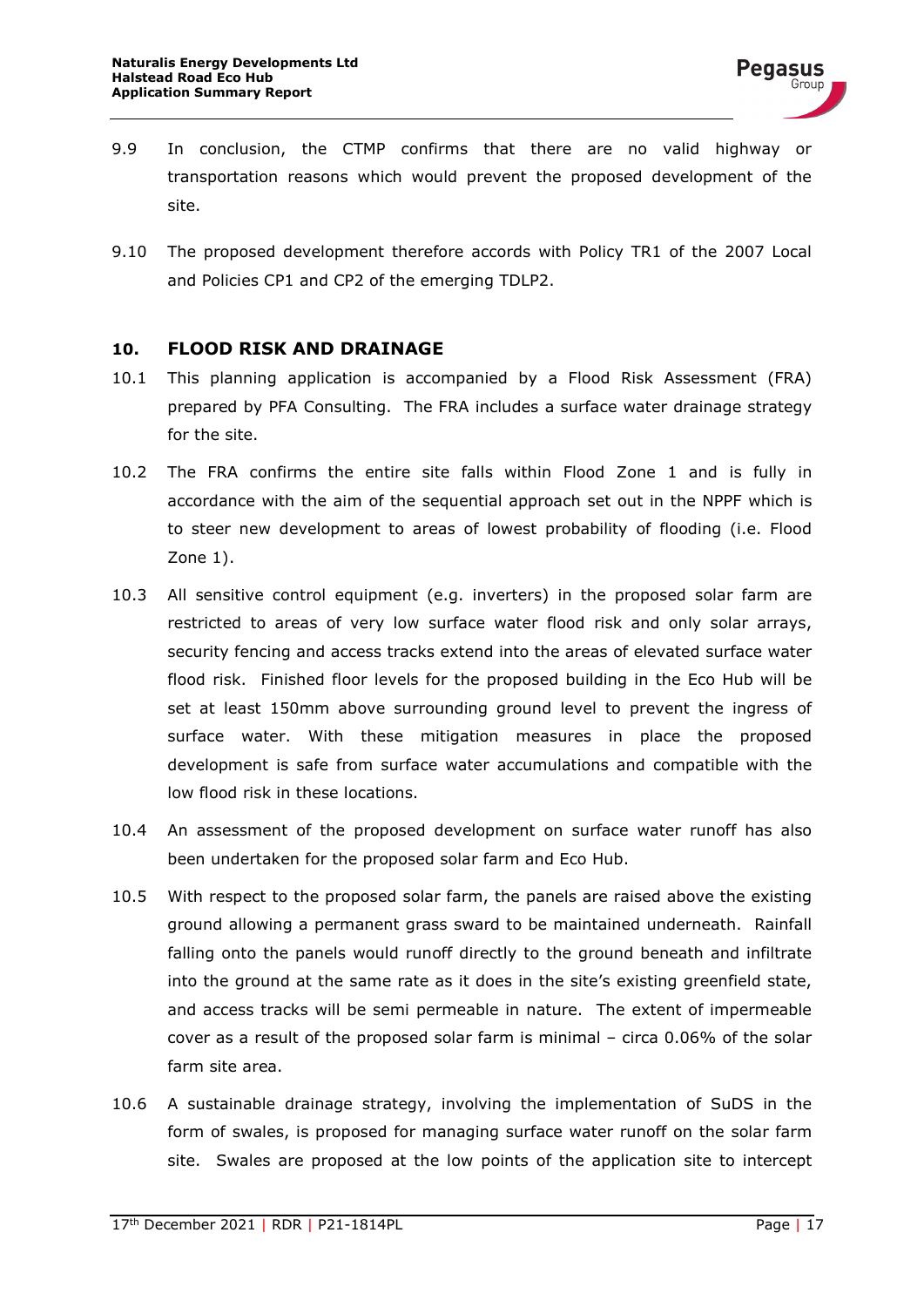extreme flows which may already run offsite. The swales have no formal discharge arrangements but will gradually empty by a process of infiltration, evaporation, and evapotranspiration and provide runoff pathway management. The volume of storage provided within the proposed swales is greater than the additional runoff generated as a result of the extreme 1 in 100 year storm event, including an allowance for climate change, and is an appropriate form of mitigation given the temporary (40 year) life of a solar farm and the need to be able to readily reinstate the land at the end of its lifespan.

- 10.7 With respect to the Eco Hub element of the development proposals, it is proposed that runoff will be drained to ground via shallow infiltration features. The infiltration features include the provision of porous asphalt (or similar permeable surface) with areas of deepened porous sub-base and infiltration basins. The preliminary designs are based on infiltration rates established by on-site infiltration testing. The infiltration features have been designed to manage the 1 in 100 year storm event, including an allowance for climate change.
- 10.8 The proposed surface water drainage strategy will therefore ensure that surface water arising from the developed site will be managed in a sustainable manner to mimic the surface water flows arising from the site prior to the proposed development, while reducing the flood risk to the site itself and elsewhere, taking climate change into account.
- 10.9 With respect to foul drainage, it is proposed to connect to the foul sewer in Halstead Road.
- 10.10 The FRA concludes that future users of the development would remain appropriately safe throughout the lifetime of the proposed development, and that subject to a suitably worded planning condition, requiring the proposed drainage arrangements to be implemented and maintained, the development will not increase flood risk elsewhere and will reduce flood risk overall.
- 10.11 The proposed development therefore accords with Policy QL3 of the 2007 Local Plan and Policy PPL 1 of the emerging TDLP2.

#### <span id="page-19-0"></span>**11. AGRICULTURAL LAND**

11.1 An Agricultural Land Classification (ALC) Report has been prepared by Soil Environment Services Ltd and accompanies the planning application. The ALC confirms that the majority of the site (92%) is Grade 3b 'moderate quality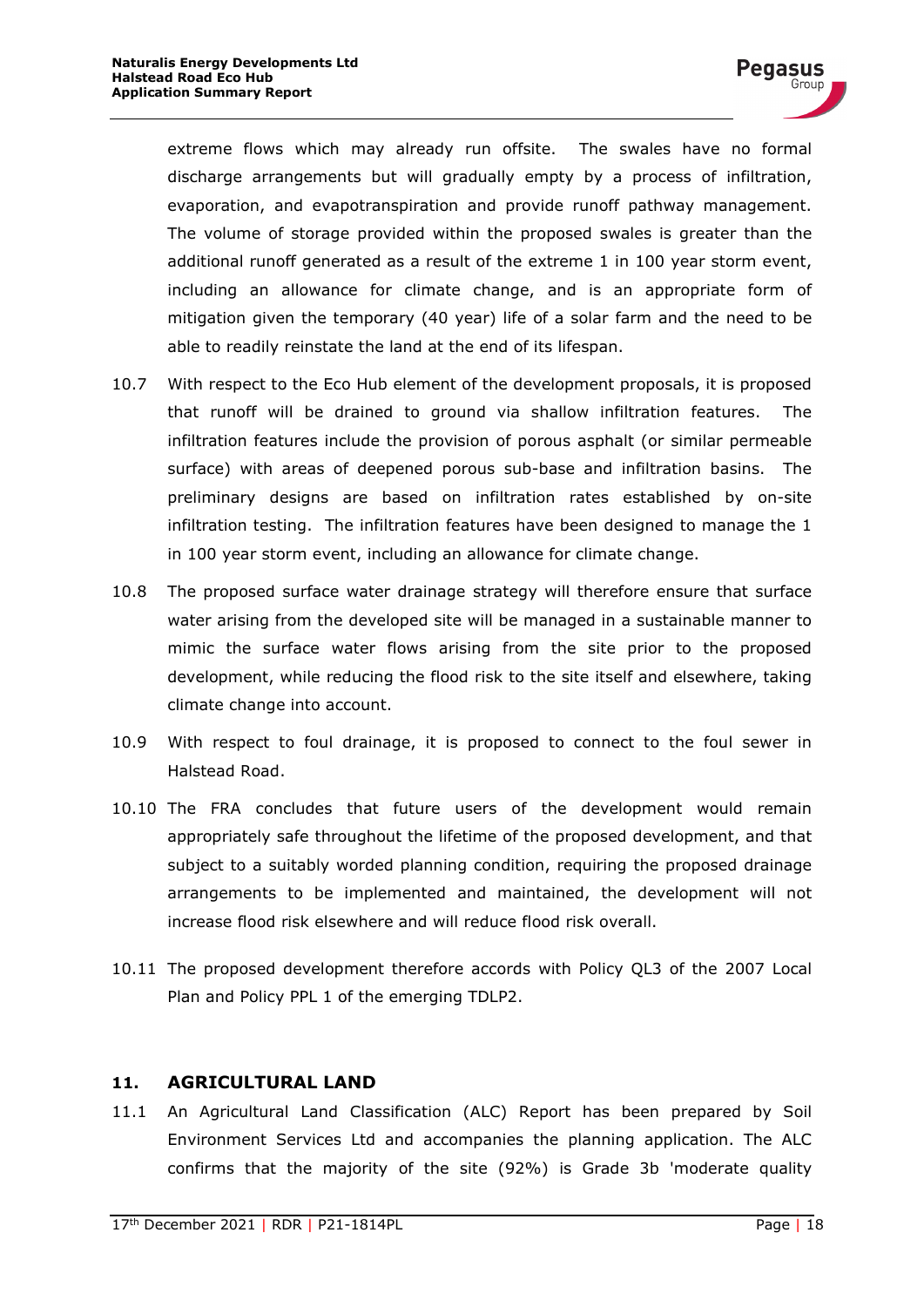

agricultural land' with the remainder (8%) as Grade 3a 'good quality agricultural land'. Predominantly, the site does not form Best and Most Versatile agricultural land.

#### <span id="page-20-0"></span>**12. ARBORICULTURE**

12.1 An Arboricultural Impact Assessment (AIA) has been prepared to accompany this planning application by Barton Hyett Associates. As part of the assessment a total of 70 trees, groups of trees and hedgerow were surveyed. The results of the tree survey are provided below:

|                  | Total | A - High quality<br>trees whose<br>retention is most<br>desirable. | <b>B</b> - Moderate<br>quality trees whose<br>retention is<br>desirable. | C - Low quality trees<br>which could be<br>retained but should<br>not significantly<br>constrain the proposal. | U - Very poor quality<br>trees that should be<br>removed unless they<br>have high<br>conservation value. |
|------------------|-------|--------------------------------------------------------------------|--------------------------------------------------------------------------|----------------------------------------------------------------------------------------------------------------|----------------------------------------------------------------------------------------------------------|
| <b>Trees</b>     | 36    |                                                                    | 22                                                                       | 10                                                                                                             |                                                                                                          |
| Groups           | 19    |                                                                    |                                                                          | 12                                                                                                             |                                                                                                          |
| <b>Hedgerows</b> | 15    |                                                                    |                                                                          |                                                                                                                |                                                                                                          |
| Total            | 70    |                                                                    | 35                                                                       |                                                                                                                |                                                                                                          |

- 12.2 The impact assessment carried out considers the effect of any tree loss required to implement the proposed development as well as any reasonably foreseeable potentially damaging activities proposed in the vicinity of retained trees.
- 12.3 The AIA concludes that the proposed development has been designed in response to the arboricultural considerations identified within the tree survey. The proposed layout largely respects the RPAs of retained trees, and the retained trees can be adequately protected during the construction process in order to sustain their health and longevity.
- 12.4 On the basis that the construction process is carried out appropriately, the proposed development can be implemented without significant impact on the site's arboricultural resources. The proposed development is therefore acceptable from an arboricultural perspective and there would be no conflict with Policy SP7 of the TDLP1.

#### <span id="page-20-1"></span>**13. NOISE**

13.1 A Noise Assessment has been undertaken by LF Acoustics which presents an assessment of the noise levels associated with the operations of the proposed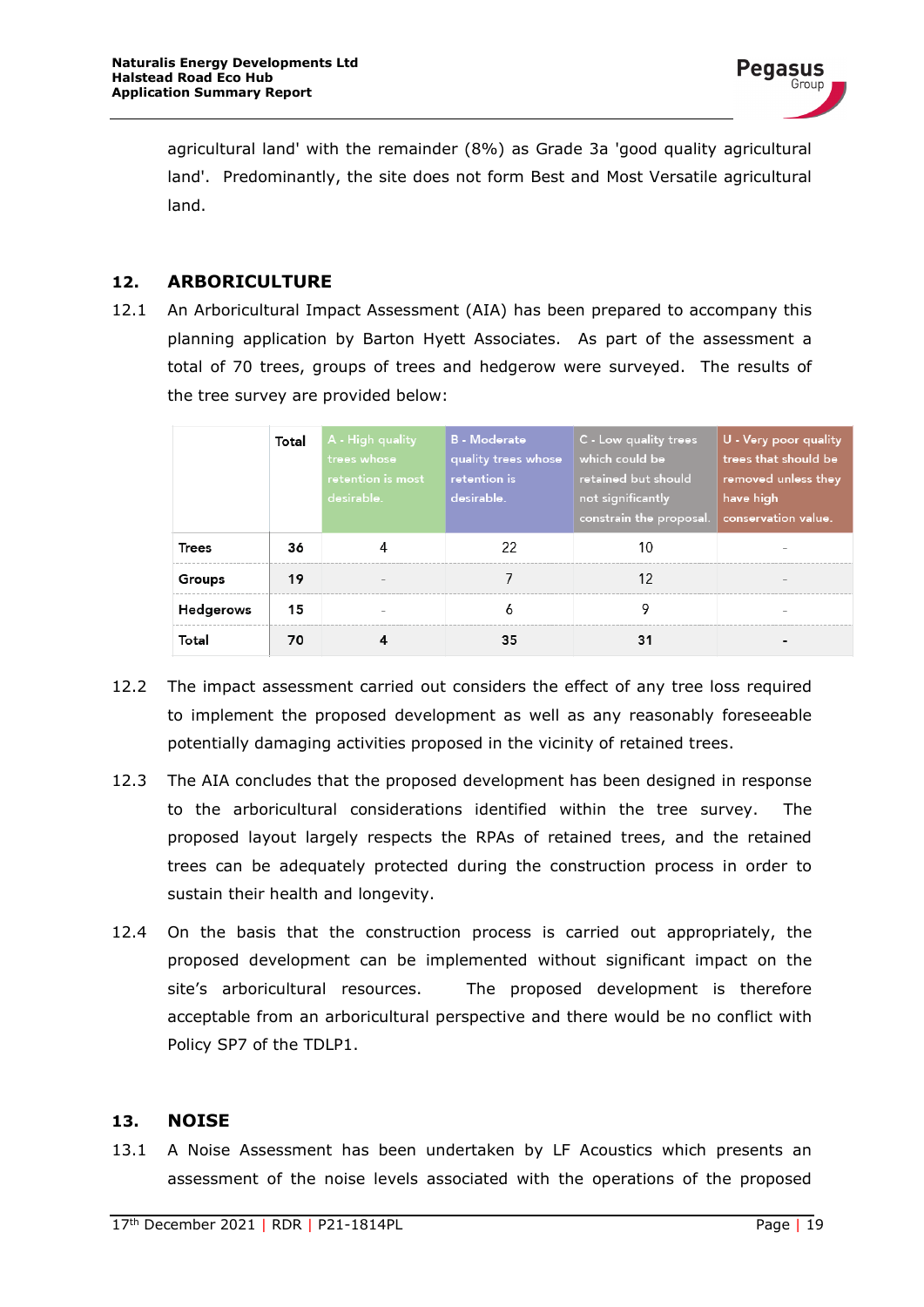development upon surrounding noise sensitive receptors, located to the west, south and east of the development.

- 13.2 Baseline noise monitoring has been carried out for the purposes of the planning application to establish the typical background noise levels upon which an assessment has been made in accordance with the relevant requirements.
- 13.3 The Noise Assessment presents calculations and an assessment of the noise levels that would be generated by the operation of the proposed Eco Hub at surrounding noise sensitive receptors.
- 13.4 The assessment concludes that the operations of the Eco Hub would generate an acceptable level of noise at surrounding properties throughout the day and nighttime periods.
- 13.5 Accordingly, no unacceptable noise levels would arise as a result of the proposed development.
- 13.6 The proposed development therefore accords with Policy SP7 of the TDLP1 and Policy SPL 3 of the emerging TDLP2.

#### <span id="page-21-0"></span>**14. GLINT AND GLARE**

- 14.1 A Glint and Glare has been undertaken by Pager Power to ascertain the possible effects of glint and glare from the proposed solar farm upon road users, dwellings and a high level overview of aviation activity.
- 14.2 Pager Power has considerable experience of undertaking such assessment in the UK, Europe and internationally based of industry experience and extensive consultation with industry stakeholders including airports and aviation regulators. Accordingly, a well-tested and comprehensive methodology has been used to utilised in the process of determining the impact upon road safety, residential amenity and aviation activity.
- 14.3 The study undertaken for the proposed development concludes that no significant impacts are predicated upon dwellings and roads users, therefore no mitigation is required. Similarly, no significant impacts are predicated upon aviation activity associated with Great Oakley Airfield and Clacton Airport, and no further details modelling is required.
- 14.4 Accordingly, the proposed development therefore accords with Policy SP7 of the TDLP1 and Policy SPL 3 of the emerging TDLP2.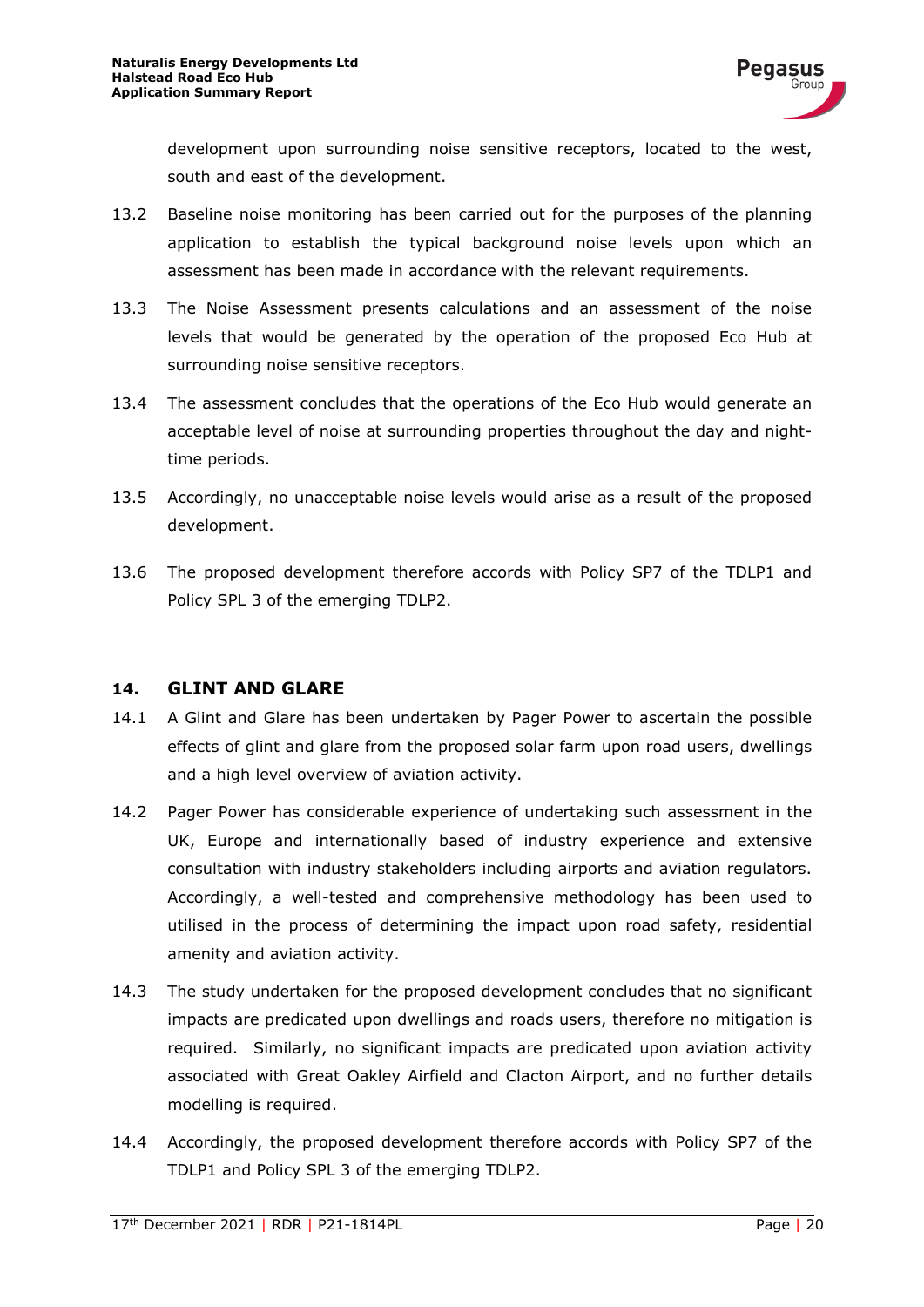

#### <span id="page-22-0"></span>**15. NATIONAL POLICIES**

- 15.1 There is significant support for the principle of renewable energy developments in the NPPF. Paragraph 152 is clear that the planning system should support transition to a low carbon future and specifically renewable and low carbon energy and associated infrastructure. Granting planning permission for the proposed development would comply with these requirements and demonstrate support for such schemes.
- 15.2 The NPPF also directs that planning applications for renewable development should be approved if impacts are (or can be made) acceptable. As outlined above, the assessments of environmental effects have been shown to be limited and would also accord with the provisions of national policy and the NPPG where these specifically refer to environmental effects. The proposal is therefore in compliance with national policy.
- 15.3 In light of the commitments made by the UK Government to ban the sale of new petrol and diesel cars by 2030, decarbonising the electricity system and reducing greenhouse gas emissions by 78% (compared to 1990 levels) by 2035, and achieving net zero by 2050, a presumption in favour of increasing the number and output of low carbon energy sources, such as solar farms, is entirely appropriate and necessary.

#### <span id="page-22-1"></span>**16. PLANNING BALANCE**

- 16.1 To summarise, the above planning assessment has demonstrated the following:
	- This planning application is in broad compliance with the Development Plan and national planning policy and guidance. Policy compliance strongly supports planning permission being granted;
	- The development and operation of the solar farm and EV Charging Station would give rise to a wide range of environmental and economic benefits which amount to very substantial weight in favour of planning permission being granted; and
	- The impacts associated with the development at this location are potentially limited, and the proposal is in compliance with relevant, issuespecific planning policies in the Development Plan, so do not weigh against the development.